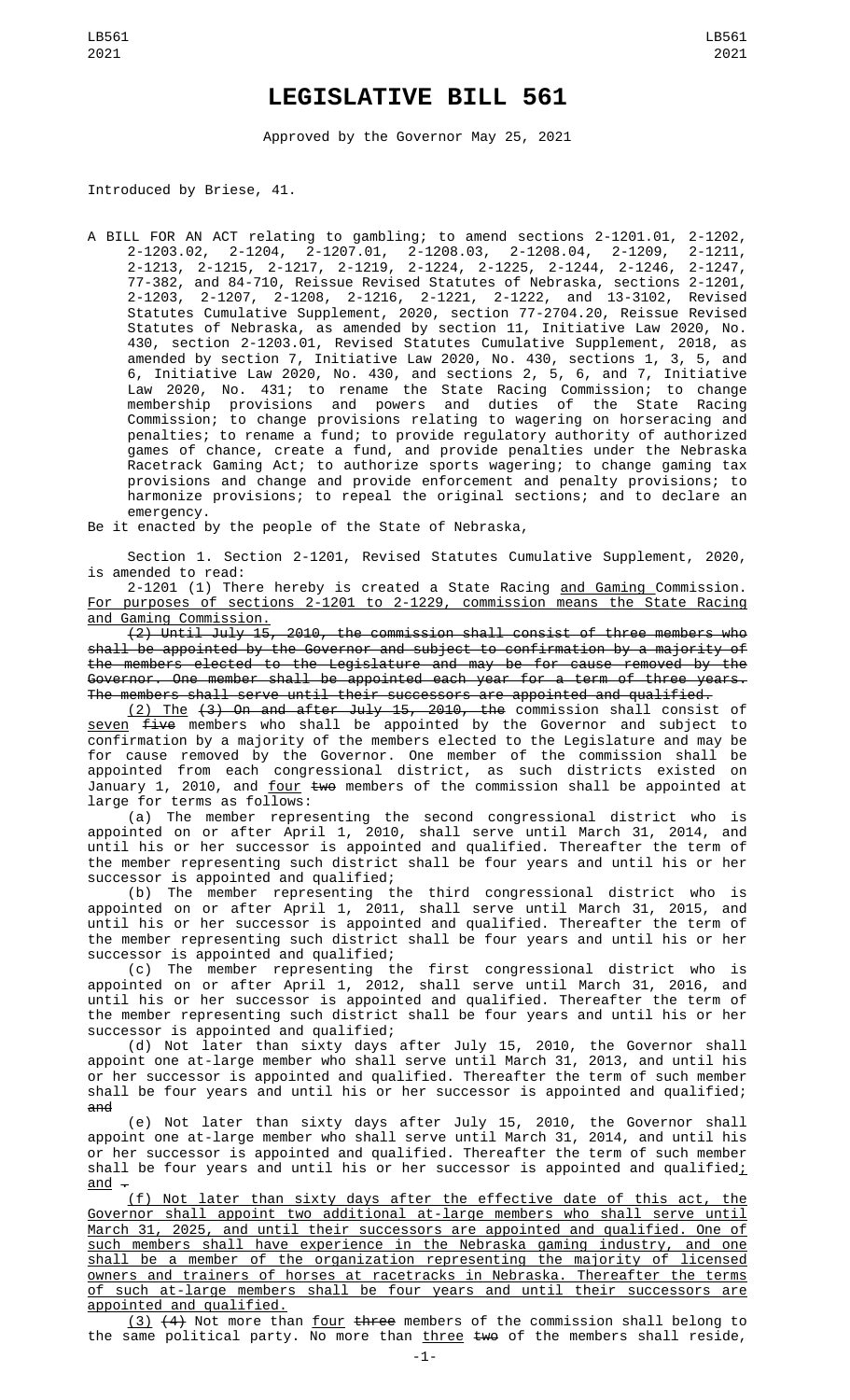when appointed, in the same congressional district. No more than two of the members shall reside in any one county. Any vacancy shall be filled by appointment by the Governor for the unexpired term. <u>The compensation of the</u> members of the commission shall be one thousand dollars per month, which may be adjusted every two years in an amount not to exceed the change in the Consumer Price Index for Urban Wage Earners and Clerical Workers for the period between June 30 of the first year to June 30 of the year of adjustment. The members shall serve without compensation but shall be reimbursed for expenses incurred in the performance of their duties as provided in sections 81-1174 to 81-1177. The members of the commission shall be bonded or insured as required by section 11-201.

(4) No member shall have any personal financial interest in any licensed racetrack enclosure or authorized gaming operator as defined in the Nebraska Racetrack Gaming Act for the duration of the member's term.

Sec. 2. Section 2-1201.01, Reissue Revised Statutes of Nebraska, is amended to read:

2-1201.01 The purpose of the <u>commission</u> <del>State Racing Commission</del> is to provide statewide regulation of horseracing <u>and games of chance as defined in</u> the Nebraska Racetrack Gaming Act in order to prevent and eliminate corrupt practices and fraudulent behavior, and thereby maintain a high level of integrity and honesty in the horseracing industry of Nebraska <u>and the operation</u> <u>of games of chance in Nebraska, a</u>nd to insure that all funds received by the commission are properly distributed.

Sec. 3. Section 2-1202, Reissue Revised Statutes of Nebraska, is amended to read:

2-1202 <u>(1) </u>The commission shall elect one of its members to be <u>chairperson</u> <del>chairman</del> thereof, and it shall be authorized to employ <u>an executive</u> <u>director</u> <del>a secretary</del> and such other assistants and employees as may be necessary to carry out the purposes of sections 2-1201 to 2-1218<u>, the Nebraska</u> Racetrack Gaming Act, and sections 1 to 8 of Initiative Law 2020, No. 431, and section 42 of this act. Such executive director secretary shall have no other official duties. The <u>executive director</u> <del>secretary</del> shall keep a record of the proceedings of the commission, preserve the books, records $_{\rm {\bf \mathcal{L}}}$  and documents entrusted to <u>the executive director</u> <del>his care</del>, and perform such other duties as the commission shall prescribe; and the commission shall require the <u>executive</u> <u>director</u> <del>secretary</del> to give bond in such sum as it may fix, conditioned for the faithful performance of <u>the</u> <del>his</del> duties<u> of the executive director</u>. The commission shall be authorized to fix the compensation of <u>the executive</u> director its secretary, and also the compensation of its other employees, subject to the approval of the Governor. The commission shall have an office at such place within the state as it may determine<del>,</del> and shall meet at such times and places as it shall find necessary and convenient for the discharge of its duties.

(2) The commission shall appoint or employ deputies, investigators, inspectors, agents, security personnel, and other persons as deemed necessary to administer and effectively enforce the regulation of horseracing, the Nebraska Racetrack Gaming Act, sections 1 to 8 of Initiative Law 2020, No. 431, and section 42 of this act. Any appointed or employed personnel shall perform the duties assigned by the commission.

(3) All personnel appointed or employed by the commission shall be bonded or insured as required by section 11-201. As specified by the commission, certain personnel shall be vested with the authority and power of a law enforcement officer to carry out the laws of this state administered by the commission.

Sec. 4. Section 2-1203, Revised Statutes Cumulative Supplement, 2020, is amended to read:

2-1203 The <u>commission</u> <del>State Racing Commission</del> shall have power to prescribe and enforce rules and regulations governing horseraces and race meetings licensed as provided in sections 2-1201 to 2-1229<u> and games of chance</u> as provided in the Nebraska Racetrack Gaming Act. Such rules and regulations shall contain criteria to be used by the commission for decisions on approving and revoking track licenses and setting racing dates.

The commission may revoke or suspend licenses issued to racing industry participants and may, in lieu of or in addition to such suspension or revocation, impose a fine in an amount not to exceed five thousand dollars upon a finding that a rule or regulation has been violated by a licensed racing industry participant. The exact amount of the fine shall be proportional to the seriousness of the violation and the extent to which the licensee derived financial gain as a result of the violation.

The commission may delegate to a board of stewards such of the commission's powers and duties as may be necessary to carry out and effectuate the purposes of sections 2-1201 to 2-1229.

Any decision or action of such board of stewards may be appealed to the commission or may be reviewed by the commission on its own initiative. The board of stewards may impose a fine not to exceed fifteen hundred dollars upon a finding that a rule or regulation has been violated.

The commission shall remit administrative fines collected under this section to the State Treasurer for distribution in accordance with Article VII, section 5, of the Constitution of Nebraska.

Sec. 5. Section 2-1203.01, Revised Statutes Cumulative Supplement, 2018, as amended by section 7, Initiative Law 2020, No. 430, is amended to read:

2-1203.01 The commission State Racing Commission shall:

(1) Enforce all state laws covering horseracing as required by sections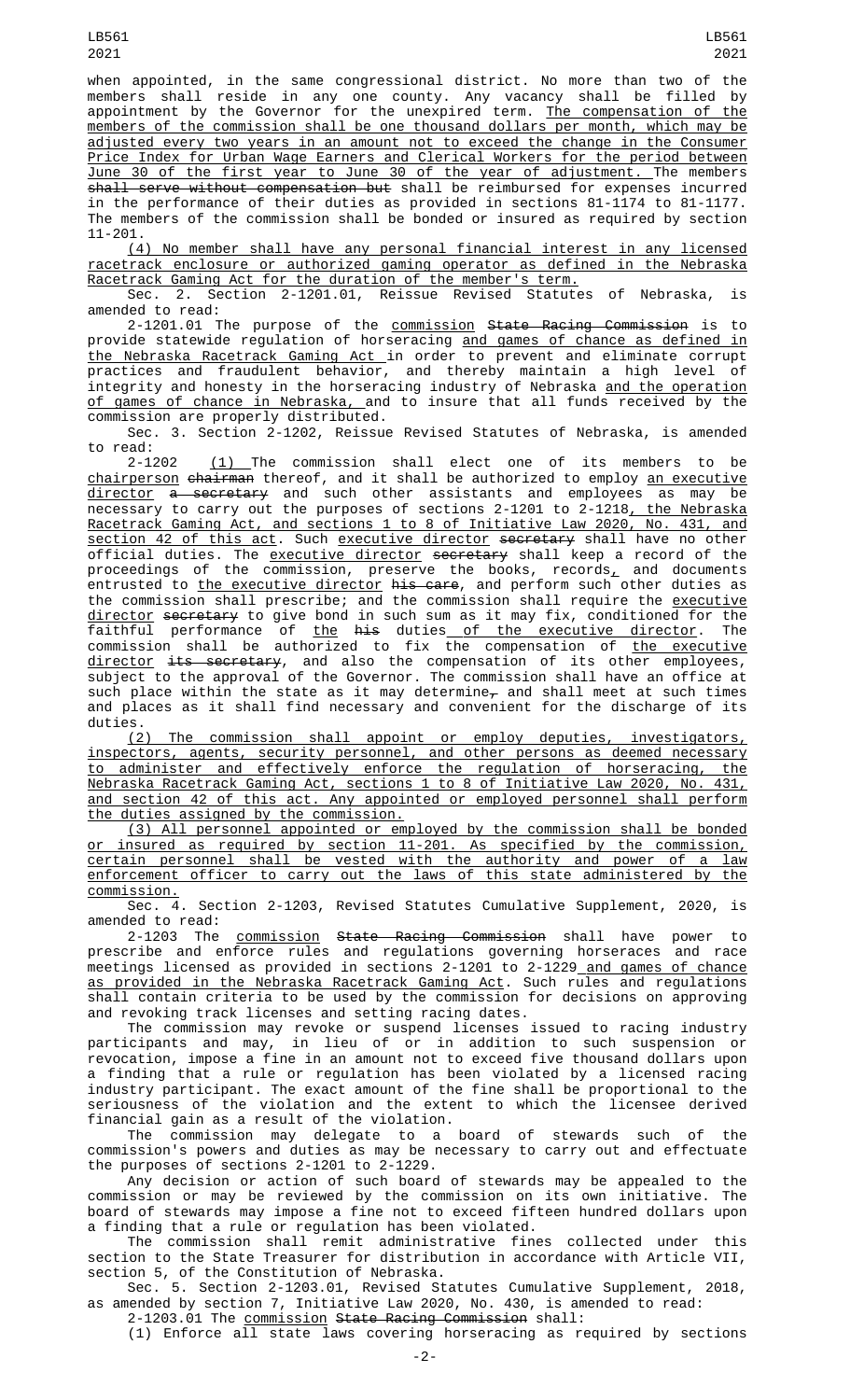2-1201 to 2-1229 and enforce rules and regulations covering horseracing adopted

and promulgated by the commission under the authority of section 2-1203;<br>(2) License racing industry participants, race officials, (2) License racing industry participants, race officials, mutuel employees, concessionaires, and such other persons as deemed necessary by the commission if the license applicants meet eligibility standards established by the commission;

(3) Prescribe and enforce security provisions, including, but not limited to, the restricted access to areas within track enclosures and backstretch areas, and prohibitions against misconduct or corrupt practices;

(4) Determine or cause to be determined by chemical testing and analysis of body fluids whether or not any prohibited substance has been administered to the winning horse of each race and any other horse selected by the board of stewards;

(5) Verify the certification of horses registered as being Nebraska-bred under section 2-1213; <u>and</u>

(6) Collect and verify the amount of revenue received by the commission under section 2-1208<u>.</u> <del>; and</del>

(7) Serve as ex officio members of the Nebraska Gaming Commission, and perform the duties set forth in the Nebraska Racetrack Gaming Act.

Sec. 6. Section 2-1203.02, Reissue Revised Statutes of Nebraska, is amended to read:

2-1203.02 (1) Any person applying for or holding a license to participate in or be employed at a horserace meeting licensed by the <u>commission</u> <del>State</del> Racing Commission shall be subject to fingerprinting and a check of his or her criminal history record information maintained by the Identification Division of the Federal Bureau of Investigation for the purpose of determining whether the commission has a basis to deny the license application or to suspend, cancel, or revoke the person's license, except that the commission shall not require a person to be fingerprinted if such person has been previously fingerprinted in connection with a license application in this state or any other state within the last five years prior to the application for such license. Any person involved in the administration or management of a racetrack, including the governing body, shall be subject to fingerprinting and a check of his or her criminal history record information maintained by the Identification Division of the Federal Bureau of Investigation. The applicant, licensee, or person involved in the administration or management of a racetrack shall pay the actual cost of any fingerprinting or check of his or her criminal history record information. The requirements of this subsection shall not apply to employees of concessions who do not work in restricted-access areas, admissions employees whose duties involve only admissions ticket sales and verification or parking receipts sales and verification, and medical or emergency services personnel authorized to provide such services at the racetrack.

(2) If the applicant is an individual who is applying for a license to participate in or be employed at a horserace meeting, the application shall include the applicant's social security number.

Sec. 7. Section 2-1204, Reissue Revised Statutes of Nebraska, is amended<br>read: to read:

2-1204 The Nebraska State Fair Board, a county fair board, a county agricultural society for the improvement of agriculture organized under the County Agricultural Society Act, or a corporation or association of persons organized and carried on for civic purposes or which conducts a livestock exposition for the promotion of the livestock or horse-breeding industries of the state and which does not permit its members to derive personal profit from its activities by way of dividends or otherwise may apply to the <u>commission</u> State Racing Commission for a license to conduct horseracing at a designated place within the state. Such application shall be filed with the <u>executive</u> director secretary of the commission at least sixty days before the first day of the horserace meeting which such corporation or association proposes to hold or conduct, shall specify the day or days when and the exact location where it is proposed to conduct such racing, and shall be in such form and contain such information as the commission shall prescribe.

Sec. 8. Section 2-1207, Revised Statutes Cumulative Supplement, 2020, is amended to read:

2-1207 (1) Within the enclosure of any racetrack where a race or race meeting licensed and conducted under sections 2-1201 to 2-1218 is held or at a racetrack licensed to simulcast races or conduct interstate simulcasting, the parimutuel method or system of wagering on the results of the respective races may be used and conducted by the licensee. Under such system, the licensee may receive wagers of money from any person present at such race or racetrack receiving the simulcast race or conducting interstate simulcasting on any horse in a race selected by such person to run first in such race, and the person so wagering shall acquire an interest in the total money so wagered on all horses in such race as first winners in proportion to the amount of money wagered by him or her. Such licensee shall issue to each person so wagering a certificate on which shall be shown the number of the race, the amount wagered, and the number or name of the horse selected by such person as first winner. As each race is run, at the option of the licensee, the licensee may deduct from the total sum wagered on all horses as first winners not less than fifteen percent or more than eighteen percent from such total sum, plus the odd cents of the redistribution over the next lower multiple of ten. At the option of the licensee, the licensee may deduct up to and including twenty-five percent from the total sum wagered by exotic wagers as defined in section 2-1208.03. The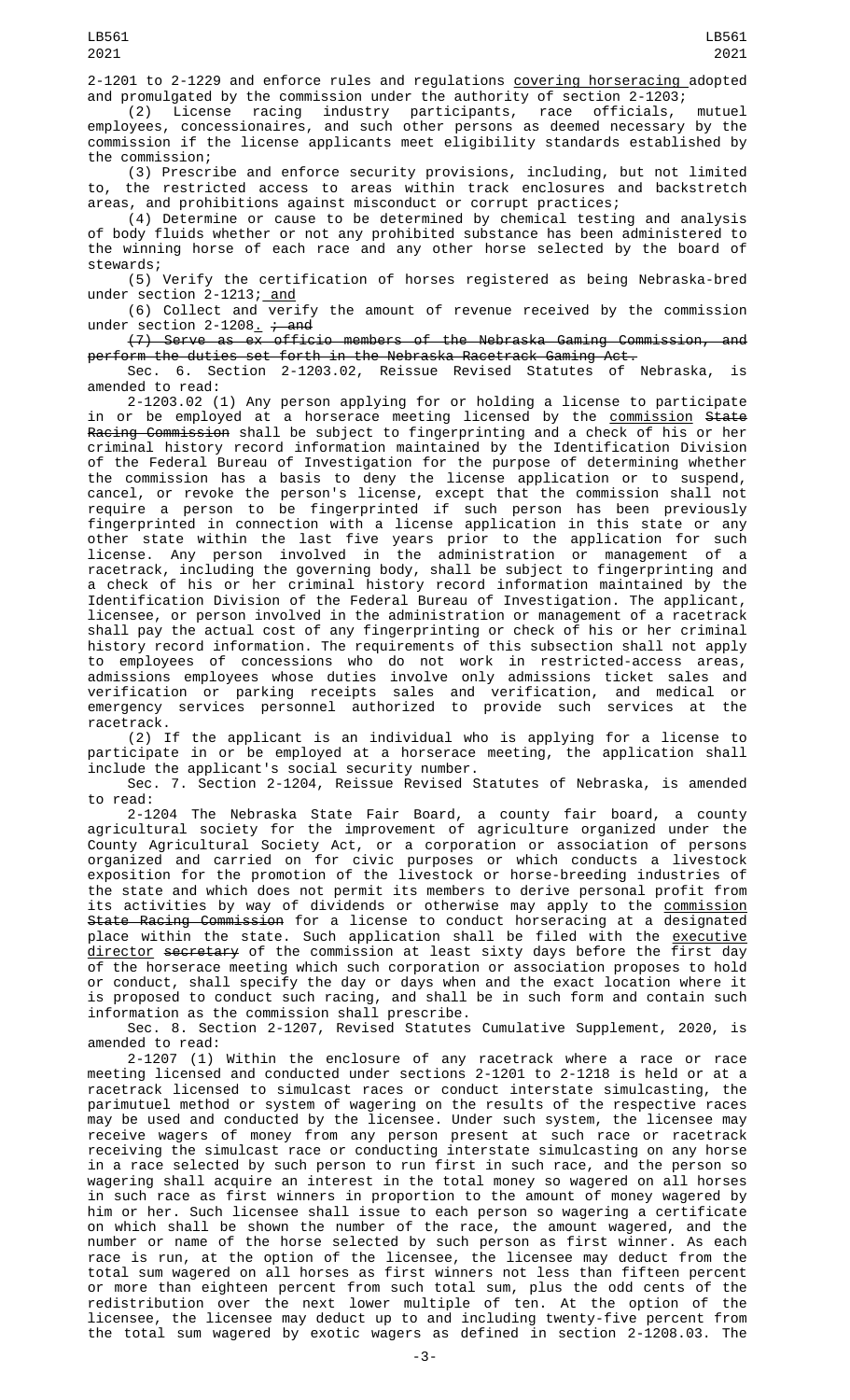commission State Racing Commission may authorize other levels of deduction on wagers conducted by means of interstate simulcasting. The licensee shall notify the commission in writing of the percentages the licensee intends to deduct during the live race meet conducted by the licensee and shall notify the commission at least one week in advance of any changes to such percentages the licensee intends to make. The licensee shall also deduct from the total sum wagered by exotic wagers, if any, the tax plus the odd cents of the redistribution over the next multiple of ten as provided in subsection (1) of section 2-1208.04. The balance remaining on hand shall be paid out to the holders of certificates on the winning horse in the proportion that the amount wagered by each certificate holder bears to the total amount wagered on all horses in such race to run first. The licensee may likewise receive such wagers on horses selected to run second, third, or both, or in such combinations as the commission may authorize, the method, procedure, and authority and right of the licensee, as well as the deduction allowed to the licensee, to be as specified with respect to wagers upon horses selected to run first.

(2) At all race meets held pursuant to this section, the licensee shall deduct from the total sum wagered one-third of the amount over fifteen percent deducted pursuant to subsection (1) of this section on wagers on horses selected to run first, second, or third and one percent of all exotic wagers to be used to promote agriculture and horse breeding in Nebraska and for the support and preservation of horseracing pursuant to section 2-1207.01.

(3) No person under <u>twenty-one</u> <del>nineteen</del> years of age shall be permitted to make any parimutuel wager, and there shall be no wagering <u>on horseracing </u>except under the parimutuel method outlined in this section. Any person, association, or corporation who knowingly aids or abets a person under <u>twenty-one</u> <del>nineteen</del> years of age in making a parimutuel wager shall be guilty of a Class <u>I</u> <del>IV</del>

misdemeanor.<br>Sec. 9. Section 2-1207.01, Reissue Revised Statutes of Nebraska, is amended to read:

2-1207.01 The amount deducted from wagers pursuant to subsection (2) of section 2-1207 may be used to promote agriculture and horsebreeding in Nebraska and shall be distributed as purse supplements and breeder and stallion awards for Nebraska-bred horses, as defined and registered pursuant to section 2-1213, at the racetrack where the funds were generated, except that if a racetrack does not continue to conduct live race meets, amounts deducted may be distributed as purse supplements and breeder and stallion awards at racetracks that conduct live race meets and amounts deducted pursuant to a contract with the organization representing the majority of the licensed owners and trainers at the racetrack's most recent live race meet shall be used by that organization to promote live thoroughbred horseracing in the state or as purse supplements at racetracks that conduct live race meets in the state. Any costs incurred by the commission State Racing Commission pursuant to this section and subsection (2) of section 2-1207 shall be separately accounted for and be deducted from such funds.

Sec. 10. Section 2-1208, Revised Statutes Cumulative Supplement, 2020, is amended to read:

2-1208 For all race meetings, every corporation or association licensed under the provisions of sections 2-1201 to 2-1218 relating to horseracing shall pay the tax imposed by section 2-1208.01 and shall also pay to the <u>commission</u> State Racing Commission the sum of sixty-four one hundredths of one percent of the gross sum wagered by the parimutuel method at each licensed racetrack enclosure during the calendar year. For race meetings devoted principally to running live races, the licensee shall pay to the commission the sum of fifty dollars for each live racing day that the licensee serves as the host track for intrastate simulcasting and twenty-five dollars for any other live racing day.

No other license tax, permit tax, occupation tax, or excise tax or racing fee, except as provided in this section and in sections 2-1203 and 2-1208.01, relating to horseracing shall be levied, assessed, or collected from any such licensee by the state or by any county, township, district, city, village, or other governmental subdivision or body having power to levy, assess, or collect any such tax or fee.

Sec. 11. Section 2-1208.03, Reissue Revised Statutes of Nebraska, is amended to read:

2-1208.03 For purposes of sections 2-1208.03 and 2-1208.04, unless the context otherwise requires:

(1) Exotic wagers shall mean daily double, exacta, quinella, trifecta, pick six, and other similar types of bets which are approved by the commission State Racing Commission;

(2) Gross exotic daily receipts shall mean the total sum of all money wagered, on a daily basis, by means of exotic wagers at race meets;

(3) Race meet shall mean any exhibition of racing of horses at which the parimutuel or certificate method of wagering is used;

(4) Racetrack shall mean any racetrack licensed by the <u>commission</u> <del>State</del> Racing Commission to conduct race meets; and

(5) Recipient track shall mean a racetrack with a total annual parimutuel handle, based on the previous racing year, of twelve million dollars or less.

Sec. 12. Section 2-1208.04, Reissue Revised Statutes of Nebraska, is amended to read:

2-1208.04 (1) Racetracks shall separately account for their gross exotic daily receipts. For all meets commencing after July 16, 1994, any racetrack that had for its previous race meet a total parimutuel handle of less than fifty million dollars shall withhold an amount equal to one-half of one percent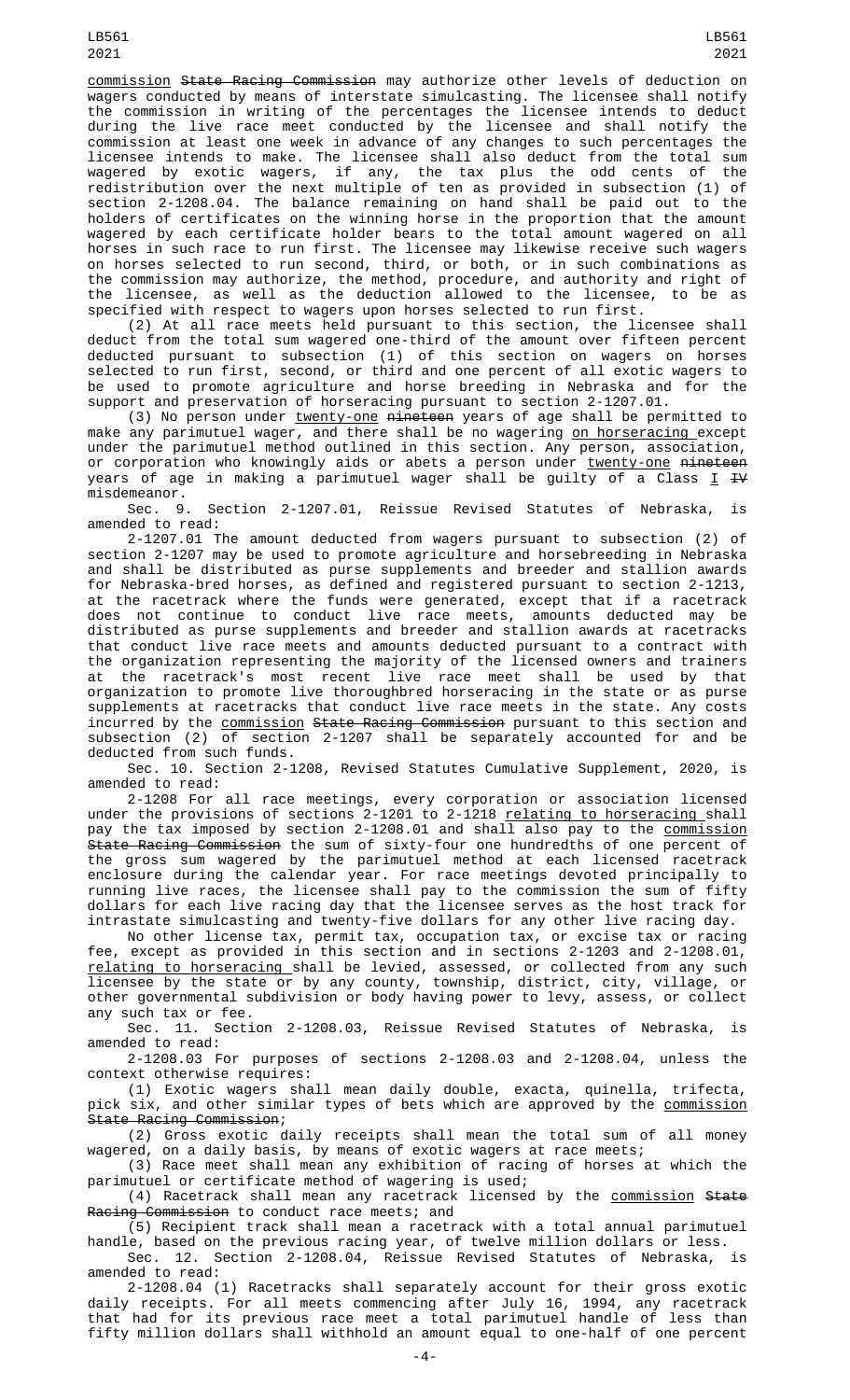of such receipts and any racetrack that had for its previous race meet a total parimutuel handle of fifty million dollars or more shall withhold an amount equal to one percent of such receipts, except that for all meets commencing on or after January 1, 1995, each racetrack shall withhold an amount equal to onefourth of one percent of such receipts, which amount shall be deducted from purses at the withholding track. Such amount withheld shall be paid to the commission State Racing Commission on the last day of each month during each race meeting for deposit in the Track Distribution Fund, which fund is hereby created.

(2) The fund shall be distributed monthly to recipient racetracks which conduct wagering by the parimutuel method on thoroughbred horseracing. Such racetracks shall receive the percentage which the total number of days of horseraces run at such racetrack in the year of distribution bears to the total number of days of horseraces run at all such racetracks in the year of distribution. Before January 1, 1995, one-half of the amount received under this subsection by a racetrack shall be used to supplement purses at the track, and on and after January 1, 1995, the entire amount received by a racetrack shall be used to supplement purses at the track.

(3) Any money in the Track Distribution Fund available for investment shall be invested by the state investment officer pursuant to the Nebraska Capital Expansion Act and the Nebraska State Funds Investment Act. Any money in the fund which is not distributed at the end of the calendar year shall be available for expenditure by the commission to defray its expenses pursuant to section 2-1209.

(4) The assessment required by this section shall be in addition to the assessments, taxes, and fees required by Chapter 2, article 12.

Sec. 13. Section 2-1209, Reissue Revised Statutes of Nebraska, is amended to read:

2-1209 Out of the funds received pursuant to section 2-1208, the expenses of the commissioners, the compensation and reasonable expenses of the <u>executive</u> <u>director</u> <del>secretary</del>, assistants, and employees, and the other reasonable expenses of the <u>commission related to the regulation of horseracing</u> <del>State</del> <del>Racing Commission</del>, including suitable furniture, equipment, supplies, and office expenses, shall first be paid. The commission shall maintain a reserve fund balance which shall not exceed ten percent of the appropriation for the commission for the calendar year. If the commission has unexpended funds in excess of its appropriation and authorized reserve fund balance at the end of the calendar year, such funds shall be credited to the General Fund. Sums paid out by the commission shall be subject to the general policy for disbursement of funds by agencies of the state, including regular audit.

Sec. 14. Section 2-1211, Reissue Revised Statutes of Nebraska, is amended to read:

2-1211 Every corporation or association licensed under sections 2-1201 to 2-1218 shall so keep its books and records as to clearly show the total number of admissions to races conducted by it on each racing day, including the number of admissions upon free passes or complimentary tickets, and the amount received daily from admission fees and the total amount of money wagered during the race meeting, including wagers at locations to which its races were simulcast and at races which it received via simulcast from other racetracks, and shall furnish to the <u>commission</u> <del>State Racing Commission</del> such reports and information as it may require with respect thereto. At the end of each race meeting, the licensee shall furnish to the commission and the Governor a complete audit by a certified public accountant detailing all expenses and disbursements. Such audit shall be in the form specified by the commission and shall be filed on or before February 1 following such meet.

Sec. 15. Section 2-1213, Reissue Revised Statutes of Nebraska, is amended to read:

 $2-1213$  (1)(a) No racing under sections  $2-1201$  to  $2-1218$  shall be permitted on Sunday except when approved by a majority of the members of the <u>commission</u> <del>State Racing Commission</del> upon application for approval by any racetrack. Such approval shall be given after the commission has considered: (i) Whether Sunday racing at the applicant track will tend to promote and encourage agriculture and horse breeding in Nebraska; (ii) whether the applicant track operates under a license granted by the commission; (iii) whether the applicant track is in compliance with all applicable health, safety, fire, and police rules and regulations or ordinances; (iv) whether the denial of Sunday racing at the applicant track would impair such track's economic ability to continue to function under its license; and (v) whether the record of the public hearing held on the issue of Sunday racing at the applicant track shows reasonable public support. Notice of such public hearing shall be given at least ten days prior thereto by publication in a newspaper having general circulation in the county in which the applicant track is operating, and the commission shall conduct a public hearing in such county. The commission may adopt, promulgate, and enforce rules and regulations governing the application and approval for Sunday racing in addition to its powers in section 2-1203. If the commission permits racing on Sunday, the voters may prohibit such racing in the manner prescribed in section 2-1213.01. If approval by the commission for Sunday racing at the applicant track is granted, no racing shall occur on Sunday until after 1 p.m.

(b) No license shall be granted for racing on more than one racetrack in any one county, except that the commission may, in its discretion, grant a license to any county agricultural society to conduct racing during its county fair notwithstanding a license may have been issued for racing on another track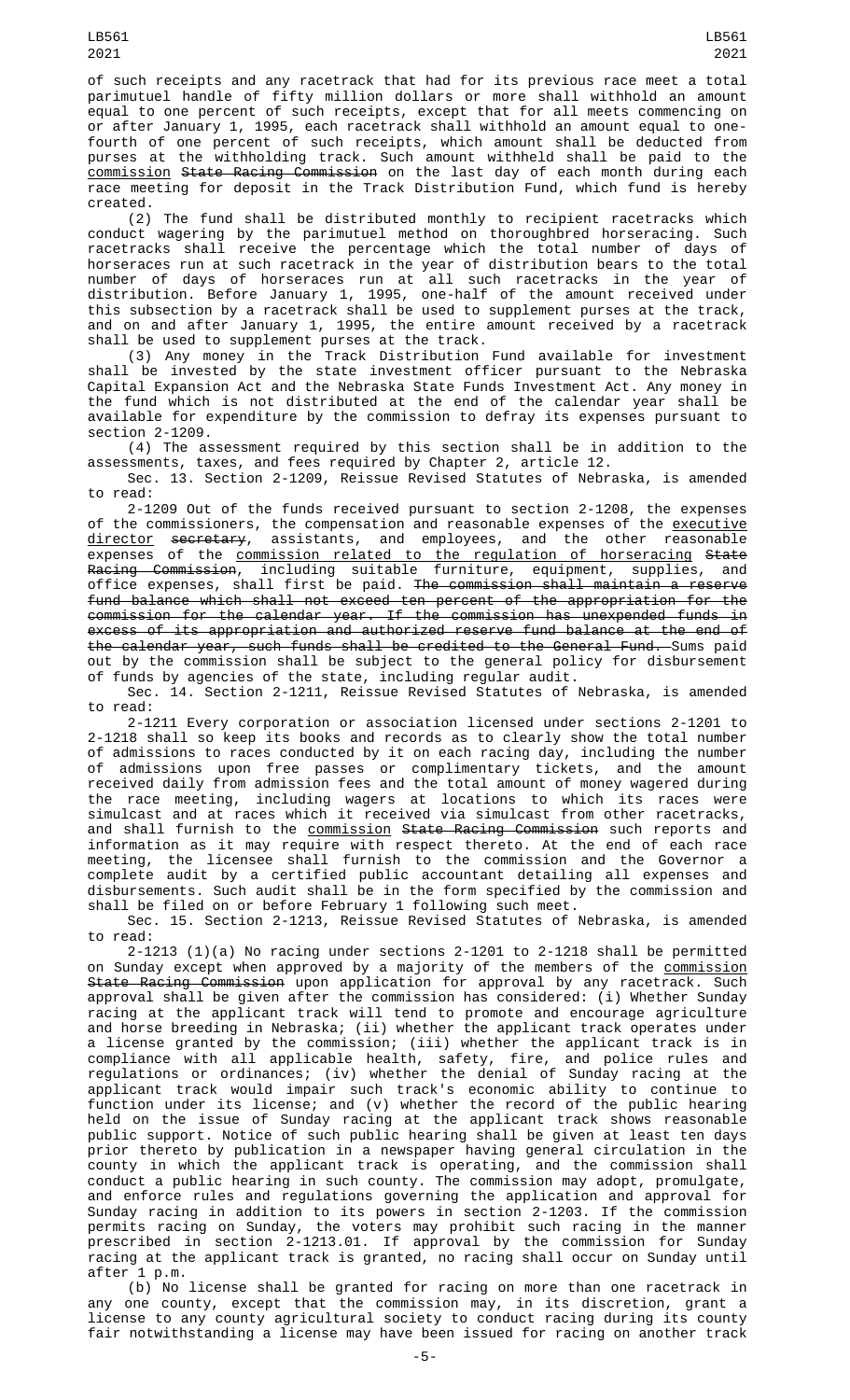(c) Since the purpose of sections 2-1201 to 2-1218 is to encourage agriculture and horse breeding in Nebraska, every licensee shall hold at least one race on each racing day limited to Nebraska-bred horses, including thoroughbreds or quarter horses. Three percent of the first money of every purse won by a Nebraska-bred horse shall be paid to the breeder of such horse. Beginning September 1, 2005, through January 1, 2008, each licensee who holds a license for quarter horseracing shall, for each live racing day, give preference to Nebraska-bred quarter horses in at least one race in lieu of the requirements of this subdivision.

(2) For purposes of this section, Nebraska-bred horse shall mean a horse registered with the Nebraska Thoroughbred or Quarter Horse Registry and meeting the following requirements: (a) It shall have been foaled in Nebraska; (b) its dam shall have been registered, prior to foaling, with the Nebraska Thoroughbred or Quarter Horse Registry; and (c) its dam shall have been continuously in Nebraska for ninety days immediately prior to foaling, except that such ninety-day period may be reduced to thirty days in the case of a mare in foal which is purchased at a nationally recognized thoroughbred or quarter horse blood stock sale, the name and pedigree of the mare being listed in the sale catalog, and which is brought into this state and remains in this state for thirty days immediately prior to foaling.

The requirement that a dam shall be continuously in Nebraska for either ninety days or thirty days, as specified in subdivision (2)(c) of this section, shall not apply to a dam which is taken outside of Nebraska to be placed for sale at a nationally recognized thoroughbred or quarter horse blood stock sale, the name and pedigree of the mare being listed in the sale catalog, or for the treatment of an extreme sickness or injury, if written notice of such proposed sale or treatment is provided to the secretary of the commission within three days of the date such horse is taken out of the state.

The commission may designate official registrars for the purpose of registration and to certify the eligibility of Nebraska-bred horses. An official registrar shall perform such duties in accordance with policies and procedures adopted and promulgated by the commission in the current rules and regulations of the commission. The commission may authorize the official registrar to collect specific fees as would reasonably compensate the registrar for expenses incurred in connection with registration of Nebraska-bred horses. The amount of such fee or fees shall be established by the commission and shall not be changed without commission approval. Fees shall not exceed one hundred dollars per horse.

Any decision or action taken by the official registrar shall be subject to review by the commission or may be taken up by the commission on its own initiative.

Sec. 16. Section 2-1215, Reissue Revised Statutes of Nebraska, is amended to read:

2-1215 Any person, corporation, or association holding or conducting any horserace or horserace meeting in connection with which the said parimutuel system of wagering is used or to be used, without a license duly issued by the commission State Racing Commission; or any person, corporation, or association holding or conducting horseraces or horserace meetings in connection with which any wagering is permitted otherwise than in the manner hereinbefore specified in sections 2-1201 to 2-1218; or any person, corporation, or association violating any of the provisions of sections 2-1201 to 2-1218 or any of the rules and regulations prescribed by the commission, shall be guilty of a Class I misdemeanor.

Sec. 17. Section 2-1216, Revised Statutes Cumulative Supplement, 2020, is amended to read:

2-1216 The parimutuel system of wagering on the results of horseraces, when conducted within the racetrack enclosure at licensed horserace meetings, shall not under any circumstances be held or construed to be unlawful, any other statutes of the State of Nebraska to the contrary notwithstanding. The money inuring to the commission State Racing Commission under sections 2-1201 to 2-1218 relating to horseracing from permit fees or from other sources shall never be considered as license money. It is the intention of the Legislature that the funds arising under such sections be construed as general revenue to be appropriated and allocated exclusively for the specific purposes set forth in such sections.

Sec. 18. Section 2-1217, Reissue Revised Statutes of Nebraska, is amended to read:

2-1217 It shall be unlawful for any person to use<sub> $\tau$ </sub> or permit to be used a narcotic of any kind to stimulate or retard any horse that is to run in a race in this state to which the provisions of sections 2-1201 to 2-1218 apply, or for a person having the control of such horse and knowledge of such stimulation or retardation to allow it to run in any such race. The owners of such horse <u>and</u>  $_{\mathcal{T}}$  their agents or employees shall permit any member of the <u>commission</u> <del>State</del> <del>Racing Commission</del> or any person appointed by <u>the</u> <del>said</del> commission for that purpose to make such tests as the commission deems proper in order to determine whether any such animal has been so stimulated or retarded. The findings of <u>the</u> said commission that a horse has been stimulated or retarded by a narcotic or narcotics shall be prima facie evidence of such fact.

Sec. 19. Section 2-1219, Reissue Revised Statutes of Nebraska, is amended to read:

2-1219 (1) When any matter comes before the <u>commission</u> <del>State Racing</del> <del>Commission</del> that may cause financial benefit or detriment to a member of the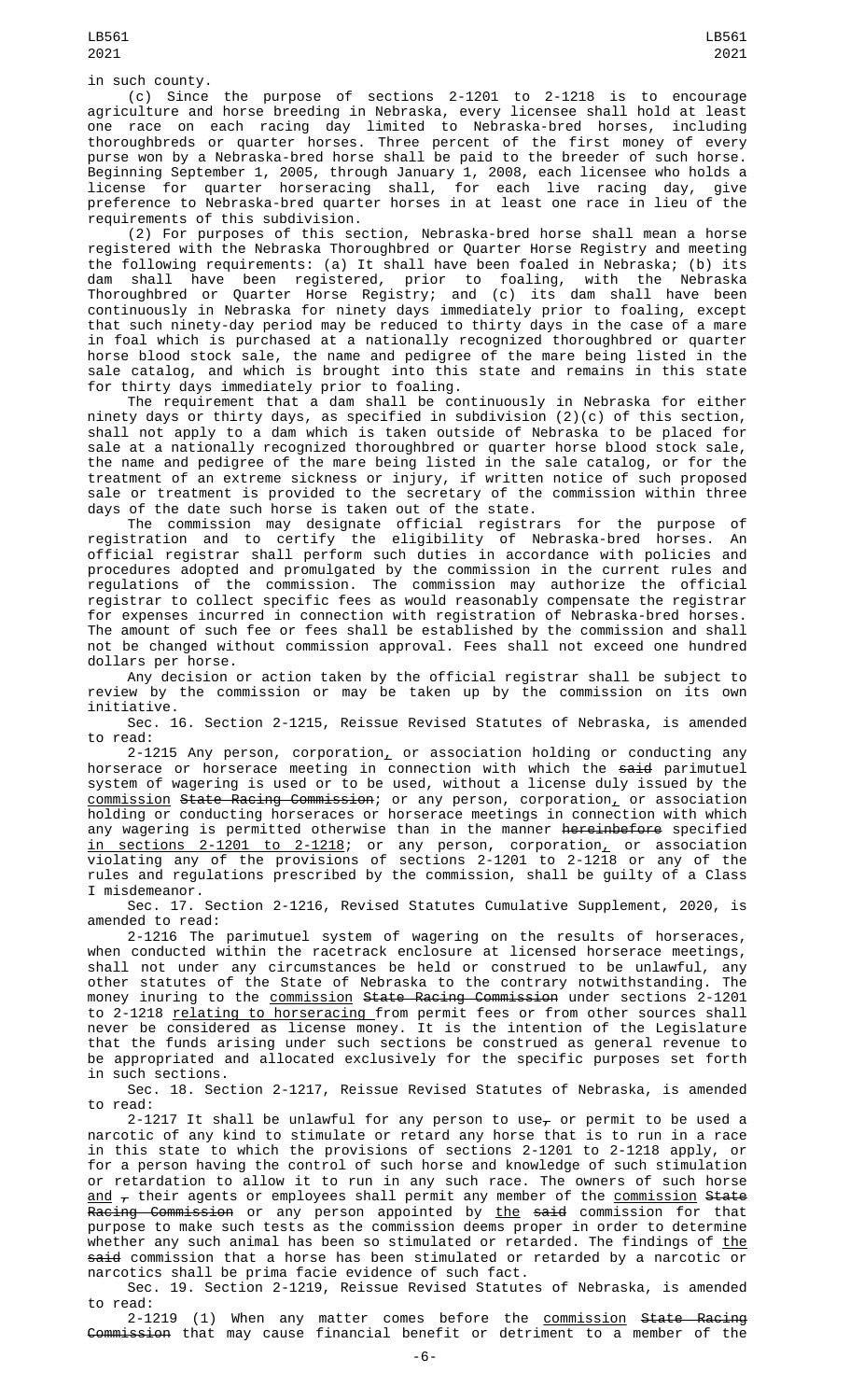commission, a member of his or her immediate family, or a business with which the member is associated, which is distinguishable from the effects of such matter on the public generally or a broad segment of the public, such member<br>shall take the following actions as soon as he or she is aware of such shall take the following actions as soon as he or she is aware of such potential conflict or should reasonably be aware of such potential conflict, whichever is sooner:

(a) Prepare a written statement describing the matter requiring action or decision and the nature of the potential conflict;

(b) Deliver a copy of the statement to the <u>executive director</u> s<del>ecretary</del> of the commission; and

(c) Recuse himself or herself from taking any action or making any decision relating to such matter in the discharge of his or her official duties as a member of the commission.

(2) No horse in which any employee of the <u>commission</u> <del>State Racing</del> Commission has any interest shall be raced at any meet under the jurisdiction of the commission.

(3) No employee of the <u>commission</u> <del>State Racing Commission</del> shall have a pecuniary interest or engage in any private employment in a profession or business which is regulated by or interferes or conflicts with the performance or proper discharge of the duties of the commission.

(4) No employee of the commission State Racing Commission shall wager or cause a wager to be placed on the outcome of any race at a race meeting which is under the jurisdiction and supervision of the commission.

(5) No employee of the <u>commission</u> <del>State Racing Commission</del> shall have a pecuniary interest or engage in any private employment in a business which does business with any racing association licensed by the commission or in any business issued a concession operator license by the commission.

(6) Any commission employee violating this section shall forfeit his or her employment.

(7) The commission shall include in its rules and regulations prohibitions against actual or potential specific conflicts of interest on the part of racing officials and other individuals licensed by the commission.

Sec. 20. Section 2-1221, Revised Statutes Cumulative Supplement, 2020, is amended to read:

2-1221 Except as provided in section 2-1207, whoever directly or indirectly accepts anything of value to be wagered or to be transmitted or delivered for wager in any parimutuel system of wagering on horseraces or delivers anything of value which has been received outside of the enclosure of a racetrack holding a race meet licensed under sections 2-1201 to 2-1247 to be placed as wagers in the parimutuel pool within such enclosure shall be guilty of a Class <u>I</u> <del>II</del> misdemeanor.

Sec. 21. Section 2-1222, Revised Statutes Cumulative Supplement, 2020, is amended to read:

2-1222 There is hereby created the Racing <u>and Gaming C</u>ommission's Cash Fund from which shall be appropriated such amounts as are available therefrom and as shall be considered incident to the administration of horseracing by the State Racing <u>and Gaming </u>Commission's office. The fund shall contain all license fees and gross receipt taxes collected by the commission as provided under sections 2-1203, 2-1203.01, and 2-1208 relating to horseracing but shall not include taxes collected pursuant to section 2-1208.01, and such fees and taxes collected shall be remitted to the State Treasurer for credit to the Racing <u>and</u> Gaming Commission's Cash Fund. Money in the fund may be transferred to the General Fund at the direction of the Legislature. The State Treasurer shall transfer one hundred fifty thousand dollars from the fund to the General Fund on or before June 15, 2018, on such dates and in such amounts as directed by the budget administrator of the budget division of the Department of Administrative Services. Any money in the Racing <u>and Gaming </u>Commission's Cash Fund available for investment shall be invested by the state investment officer pursuant to the Nebraska Capital Expansion Act and the Nebraska State Funds Investment Act.

Sec. 22. Section 2-1224, Reissue Revised Statutes of Nebraska, is amended to read:

2-1224 (1) The Legislature finds that:

(a) The horseracing, horse breeding, and parimutuel wagering industry is an important sector of the agricultural economy of the state, provides substantial revenue for state and local governments, and employs many residents of the state;

(b) The simultaneous telecast of live audio and visual signals of horseraces conducted within the state on which parimutuel betting is permitted holds the potential to strengthen and further these economic contributions and it is in the best interest of the state to permit such live telecasts;

(c) Permitting parimutuel wagering on the results of horseracing conducted at racetracks outside the state also holds the potential to strengthen and further these economic contributions and it is in the best interest of the state to permit such wagering; and

(d) No simulcast or interstate simulcast shall be authorized which would jeopardize present live racing, horse breeding, or employment opportunities or which would infringe on current operations or markets of the racetracks which generate significant revenue for local governments in the state.

(2) The Legislature hereby authorizes the telecasts of horseraces conducted within the state on which parimutuel wagering shall be permitted and interstate simulcasting under rules and regulations adopted and promulgated by the commission State Racing Commission in the manner and subject to the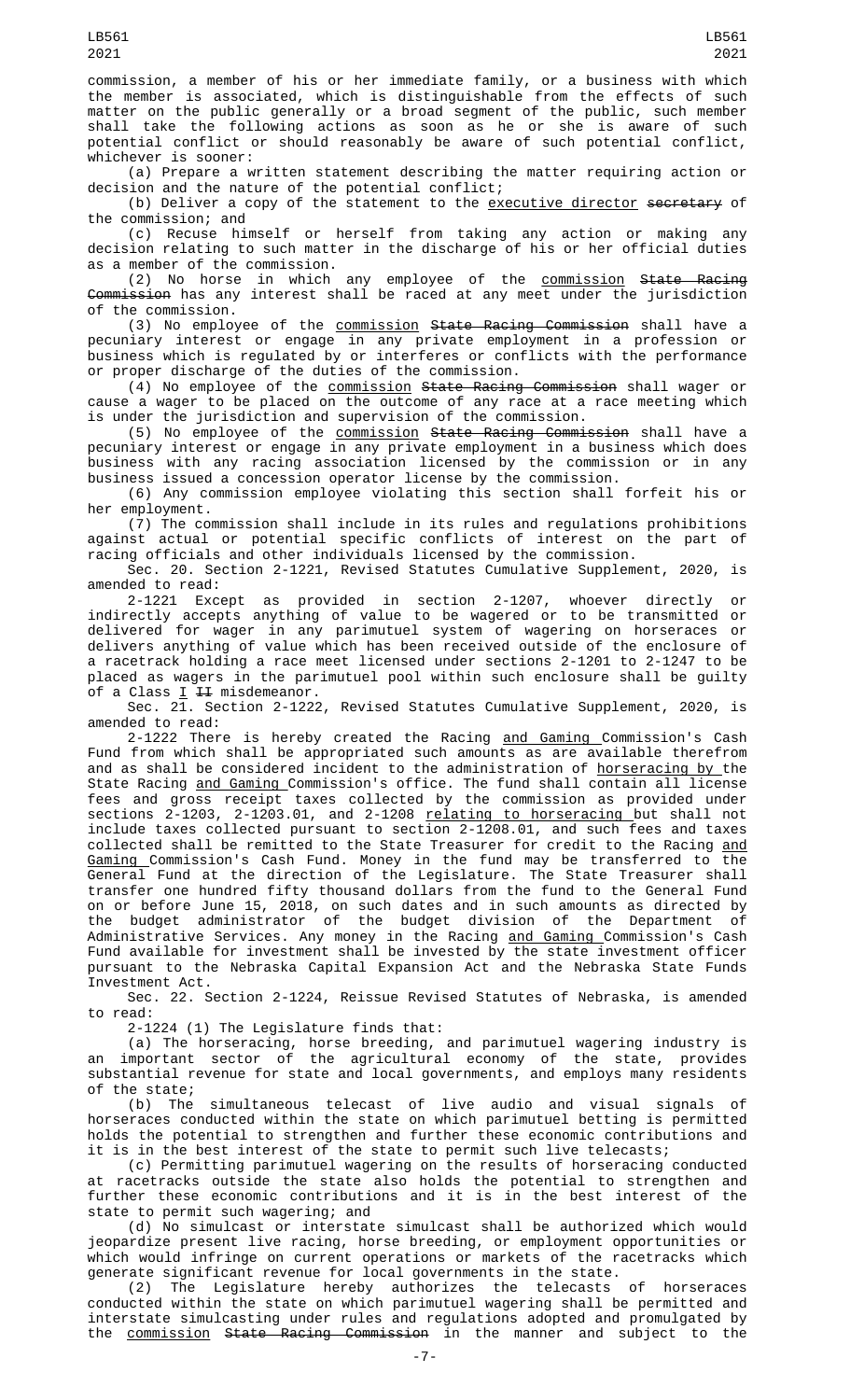Sec. 23. Section 2-1225, Reissue Revised Statutes of Nebraska, is amended to read:

2-1225 For purposes of sections 2-1207 and 2-1224 to 2-1229, unless the context otherwise requires:

(1) Commission shall mean the State Racing and Gaming Commission;

(2) Interstate simulcast shall mean parimutuel wagering at any licensed racetrack within the state on the results of any horserace conducted outside the state;

(3) Licensed horserace meeting shall include, but not be limited to, licensed racetracks at which simulcasts or interstate simulcasts are conducted; (4) Operator shall mean any licensee issued a license under sections

2-1201 to 2-1223 operating a simulcast facility in accordance with sections 2-1224 to 2-1229; (5) Receiving track shall mean any track which displays a simulcast which

originates from another track or which conducts interstate simulcasts;

(6) Sending track shall mean any track from which a simulcast or interstate simulcast originates;

(7) Simulcast shall mean the telecast of live audio and visual signals of any horserace conducted in the state for the purpose of parimutuel wagering;

(8) Simulcast facility shall mean a facility within the state which is authorized to display simulcasts for parimutuel wagering purposes under sections 2-1224 to 2-1227 or to conduct interstate simulcasts under sections 2-1228 and 2-1229; and

(9) Track shall mean the grounds or enclosures within which horseraces are conducted by licensees authorized to conduct such races in accordance with sections 2-1201 to 2-1223.

Sec. 24. Section 2-1244, Reissue Revised Statutes of Nebraska, is amended to read:

2-1244 For purposes of sections 2-1243 to 2-1246, horseracing industry participant shall mean an individual who currently holds a valid license <u>for</u> purposes of conducting horseracing from the State Racing and Gaming Commission and who owns, trains, cares for, or rides horses stabled at a Nebraska-licensed racetrack for the purpose of horseracing at the live race meeting at such racetrack.

Sec. 25. Section 2-1246, Reissue Revised Statutes of Nebraska, is amended to read:

2-1246 (1) The State Racing <u>and Gaming </u>Commission shall adopt and promulgate rules and regulations which provide for dismissal, license revocation or suspension, fines, or other suitable penalties necessary to enforce sections 2-1243 to 2-1245.

(2) Nothing in such sections shall affect in any way the right of any horseracing industry participant to bring any action in any appropriate forum for the violation of any law of this state or any rule of racing.

Sec. 26. Section 2-1247, Reissue Revised Statutes of Nebraska, is amended to read:

2-1247 The Interstate Compact on Licensure of Participants in Horse Racing with Pari-Mutuel Wagering is hereby enacted into law and entered into with all other jurisdictions legally joining therein, in the form substantially as follows:

ARTICLE I. PURPOSES

Section 1. Purposes.

The purposes of this compact are to:

1. Establish uniform requirements among the party states for the licensing of participants in live horse racing with pari-mutuel wagering, and ensure that all such participants who are licensed pursuant to this compact meet a uniform minimum standard of honesty and integrity.

2. Facilitate the growth of the horse racing industry in each party state and nationwide by simplifying the process for licensing participants in live racing, and reduce the duplicative and costly process of separate licensing by the regulatory agency in each state that conducts live horse racing with parimutuel wagering.<br>3. Authorize

the Nebraska State Racing and Gaming Commission to participate in this compact.

4. Provide for participation in this compact by officials of the party states, and permit those officials, through the compact committee established by this compact, to enter into contracts with governmental agencies and nongovernmental persons to carry out the purposes of this compact.

5. Establish the compact committee created by this compact as an interstate governmental entity duly authorized to request and receive criminal history record information from the Federal Bureau of Investigation and other state and local law enforcement agencies.

ARTICLE II. DEFINITIONS

Section 2. Definitions.

"Compact committee" means the organization of officials from the party states that is authorized and empowered by this compact to carry out the purposes of this compact.

"Official" means the appointed, elected, designated or otherwise duly selected member of a racing commission or the equivalent thereof in a party state who represents that party state as a member of the compact committee.

"Participants in live racing" means participants in live horse racing with pari-mutuel wagering in the party states.

"Party state" means each state that has enacted this compact.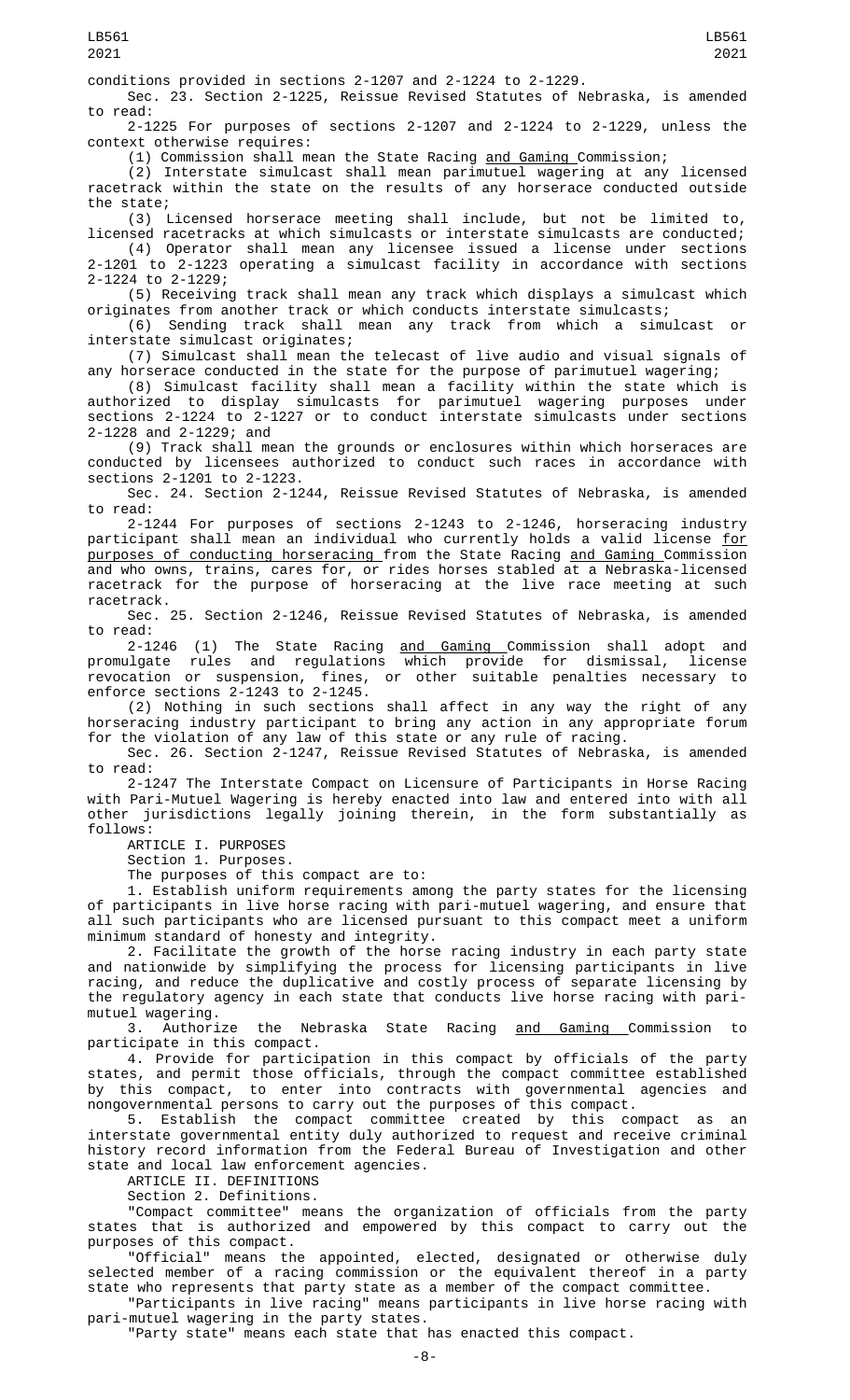"State" means each of the several states of the United States, the District of Columbia, the Commonwealth of Puerto Rico and each territory or possession of the United States.

ARTICLE III. ENTRY INTO FORCE, ELIGIBLE PARTIES AND WITHDRAWAL

Section 3. Entry into force.

This compact shall come into force when enacted by any four (4) states. Thereafter, this compact shall become effective as to any other state upon both (i) that state's enactment of this compact and (ii) the affirmative vote of a majority of the officials on the compact committee as provided in Section 8.

Section 4. States eligible to join compact.

Any state that has adopted or authorized horse racing with pari-mutuel wagering shall be eligible to become party to this compact.

Section 5. Withdrawal from compact and impact thereof on force and effect of compact.

Any party state may withdraw from this compact by enacting a statute repealing this compact, but no such withdrawal shall become effective until the head of the executive branch of the withdrawing state has given notice in writing of such withdrawal to the head of the executive branch of all other party states. If as a result of withdrawals participation in this compact decreases to less than three (3) party states, this compact no longer shall be in force and effect unless and until there are at least three (3) or more party states again participating in this compact.

ARTICLE IV. COMPACT COMMITTEE

Section 6. Compact committee established.

There is hereby created an interstate governmental entity to be known as the "compact committee," which shall be comprised of one (1) official from the racing commission or its equivalent in each party state. The Nebraska State Racing <u>and Gaming </u>Commission shall designate one of its members to represent the State of Nebraska as the compact committee official. A compact committee official shall be appointed, serve and be subject to removal in accordance with the laws of the party state he represents. Pursuant to the laws of his party state, each official shall have the assistance of his state's racing commission or the equivalent thereof in considering issues related to licensing of participants in live racing and in fulfilling his responsibilities as the representative from his state to the compact committee. If an official representing the State of Nebraska is unable to perform any duty in connection with the powers and duties of the compact committee, the Nebraska State Racing and Gaming Commission shall designate another of its members or its executive <u>director</u> <del>secretary</del> as an alternate who shall serve and represent the State of Nebraska as its official on the compact committee until the commission determines that the original representative official is able once again to perform the duties as that party state's representative official on the compact committee. The designation of an alternate shall be communicated by the Nebraska State Racing and Gaming Commission to the compact committee as the committee's bylaws may provide.

Section 7. Powers and duties of compact committee.

In order to carry out the purposes of this compact, the compact committee is hereby granted the power and duty to:

1. Determine which categories of participants in live racing, including but not limited to owners, trainers, jockeys, grooms, mutuel clerks, racing officials, veterinarians, and farriers, should be licensed by the committee, and establish the requirements for the initial licensure of applicants in each such category, the term of the license for each category, and the requirements for renewal of licenses in each category. Provided, however, that with regard to requests for criminal history record information on each applicant for a license, and with regard to the effect of a criminal record on the issuance or renewal of a license, the compact committee shall determine for each category of participants in live racing which licensure requirements for that category are, in its judgment, the most restrictive licensure requirements of any party state for that category and shall adopt licensure requirements for that category that are, in its judgment, comparable to those most restrictive requirements.

2. Investigate applicants for a license from the compact committee and, as permitted by federal and state law, gather information on such applicants, including criminal history record information from the Federal Bureau of Investigation and relevant state and local law enforcement agencies, and, where appropriate, from the Royal Canadian Mounted Police and law enforcement agencies of other countries, necessary to determine whether a license should be issued under the licensure requirements established by the committee as provided in paragraph 1 above. Only officials on, and employees of, the compact committee may receive and review such criminal history record information, and those officials and employees may use that information only for the purposes of this compact. No such official or employee may disclose or disseminate such information to any person or entity other than another official on or employee of the compact committee. The fingerprints of each applicant for a license from the compact committee shall be taken by the compact committee, its employees, or its designee and, pursuant to Public Law 92-544 or Public Law 100-413, shall be forwarded to a state identification bureau, or to the Association of Racing Commissioners, International, an association of state officials regulating pari-mutuel wagering designated by the Attorney General of the United States, for submission to the Federal Bureau of Investigation for a criminal history record check. Such fingerprints may be submitted on a fingerprint card or by electronic or other means authorized by the Federal Bureau of Investigation or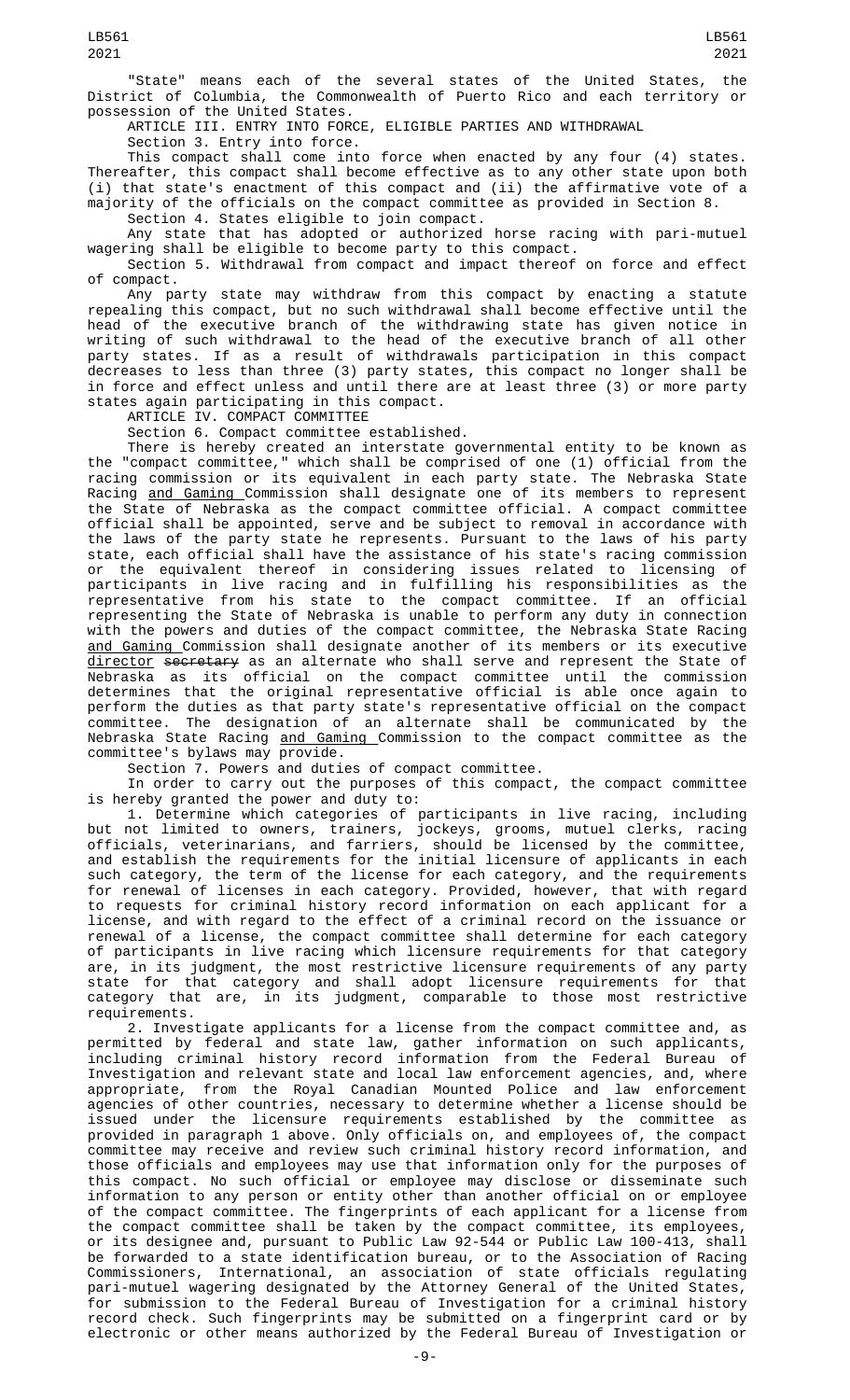other receiving law enforcement agency.

3. Issue licenses to, and renew the licenses of, participants in live racing listed in paragraph 1 of this section who are found by the committee to have met the licensure and renewal requirements established by the committee. The compact committee shall not have the power or authority to deny a license. If it determines that an applicant will not be eligible for the issuance or renewal of a compact committee license, the compact committee shall notify the applicant that it will not be able to process his application further. Such notification does not constitute and shall not be considered to be the denial of a license. Any such applicant shall have the right to present additional evidence to, and to be heard by, the compact committee, but the final decision on issuance or renewal of the license shall be made by the compact committee using the requirements established pursuant to paragraph 1 of this section.

4. Enter into contracts or agreements with governmental agencies and with nongovernmental persons to provide personal services for its activities and such other services as may be necessary to effectuate the purposes of this compact.

5. Create, appoint, and abolish those offices, employments, and positions, including an executive director, as it deems necessary for the purposes of this compact, prescribe their powers, duties and qualifications, hire persons to fill those offices, employments and positions, and provide for the removal, term, tenure, compensation, fringe benefits, retirement benefits and other conditions of employment of its officers, employees and other positions.

6. Borrow, accept, or contract for the services of personnel from any state, the United States, or any other governmental agency, or from any person, firm, association, corporation or other entity.

7. Acquire, hold, and dispose of real and personal property by gift, purchase, lease, license, or in other similar manner, in furtherance of the purposes of this compact.

8. Charge a fee to each applicant for an initial license or renewal of a license.

9. Receive other funds through gifts, grants and appropriations.

Section 8. Voting requirements.

A. Each official shall be entitled to one (1) vote on the compact committee.

B. All action taken by the compact committee with regard to the addition of party states as provided in Section 3, the licensure of participants in live racing, and the receipt and disbursement of funds shall require a majority vote of the total number of officials (or their alternates) on the committee. All other action by the compact committee shall require a majority vote of those officials (or their alternates) present and voting.

C. No action of the compact committee may be taken unless a quorum is present. A majority of the officials (or their alternates) on the compact committee shall constitute a quorum.

Section 9. Administration and management.

A. The compact committee shall elect annually from among its members a chairman, a vice-chairman, and a secretary/treasurer.

B. The compact committee shall adopt bylaws for the conduct of its business by a two-thirds vote of the total number of officials (or their alternates) on the committee at that time and shall have the power by the same vote to amend and rescind these bylaws. The committee shall publish its bylaws in convenient form and shall file a copy thereof and a copy of any amendments thereto with the secretary of state or equivalent agency of each of the party states.

C. The compact committee may delegate the day-to-day management and administration of its duties and responsibilities to an executive director and his support staff.

D. Employees of the compact committee shall be considered governmental employees.

Section 10. Immunity from liability for performance of official responsibilities and duties.

No official of a party state or employee of the compact committee shall be held personally liable for any good faith act or omission that occurs during the performance and within the scope of his responsibilities and duties under this compact.

ARTICLE V. RIGHTS AND RESPONSIBILITIES OF EACH PARTY STATE

Section 11. Rights and responsibilities of each party state.

A. By enacting this compact, each party state:

1. Agrees (i) to accept the decisions of the compact committee regarding the issuance of compact committee licenses to participants in live racing pursuant to the committee's licensure requirements, and (ii) to reimburse or otherwise pay the expenses of its official representative on the compact committee or his alternate.

2. Agrees not to treat a notification to an applicant by the compact committee under paragraph 3 of Section 7 that the compact committee will not be able to process his application further as the denial of a license, or to penalize such applicant in any other way based solely on such a decision by the compact committee.

3. Reserves the right (i) to charge a fee for the use of a compact committee license in that state, (ii) to apply its own standards in determining whether, on the facts of a particular case, a compact committee license should be suspended or revoked, (iii) to apply its own standards in determining licensure eligibility, under the laws of that party state, for categories of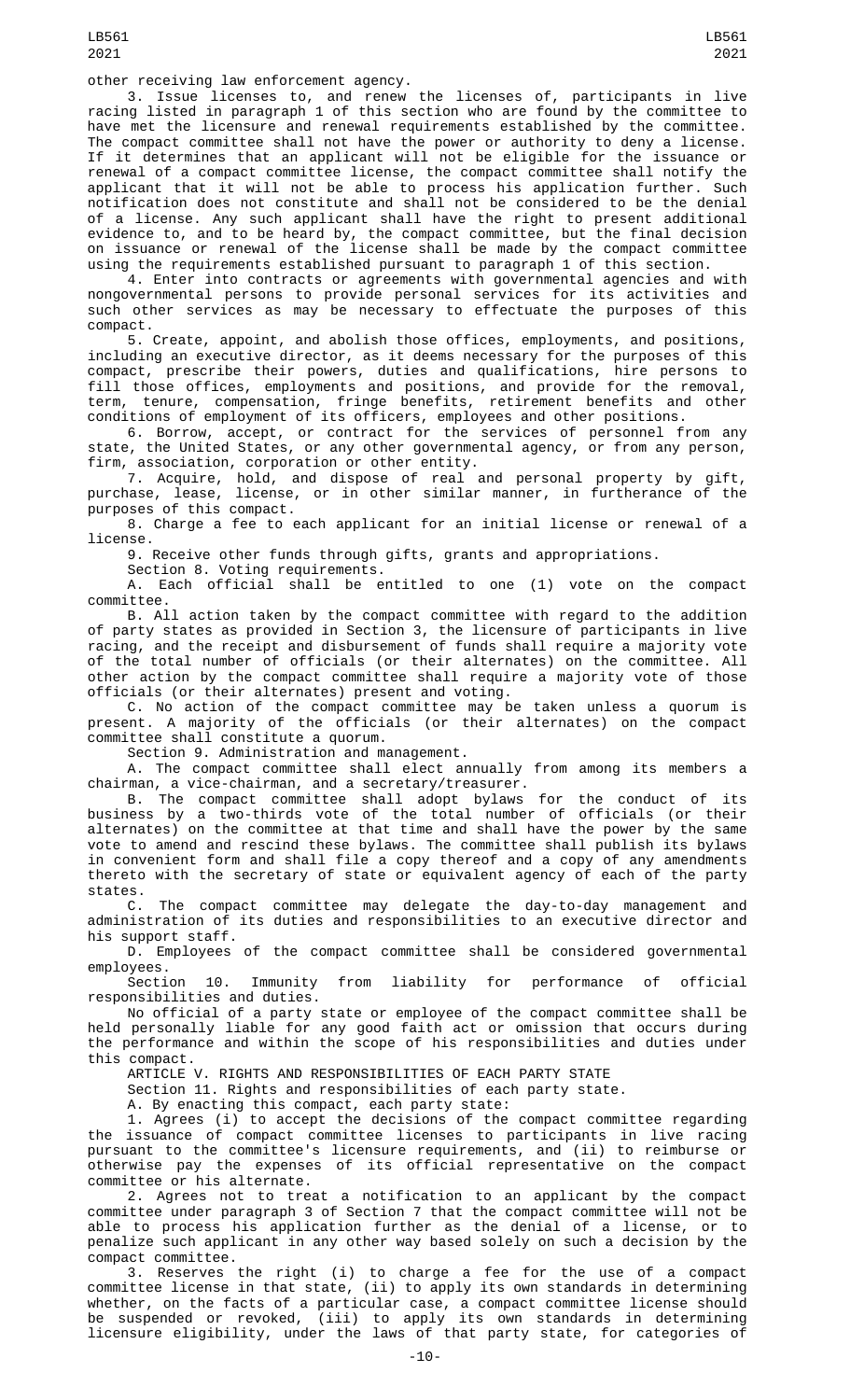participants in live racing that the compact committee determines not to license and for individual participants in live racing who do not meet the licensure requirements of the compact committee, and (iv) to establish its own licensure standards for the licensure of non-racing employees at horse racetracks and employees at separate satellite wagering facilities. Any party state that suspends or revokes a compact committee license shall, through its racing commission or the equivalent thereof or otherwise, promptly notify the compact committee of that suspension or revocation.

B. No party state shall be held liable for the debts or other financial obligations incurred by the compact committee.

ARTICLE VI. CONSTRUCTION AND SEVERABILITY

Section 12. Construction and severability.

This compact shall be liberally construed so as to effectuate its purposes. The provisions of this compact shall be severable, and, if any phrase, clause, sentence or provision of this compact is declared to be contrary to the Constitution of the United States or of any party state, or the applicability of this compact to any government, agency, person or circumstance is held invalid, the validity of the remainder of this compact and the applicability thereof to any government, agency, person or circumstance shall not be affected thereby. If all or some portion of this compact is held to be contrary to the constitution of any party state, the compact shall remain in full force and effect as to the remaining party states and in full force and effect as to the state affected as to all severable matters.

Sec. 27. Section 1, Initiative Law 2020, No. 430, is amended to read:

Section 1. Sections 1 to 6 of this act and sections 31 to 40 of this act shall be known and may be cited as the Nebraska Racetrack Gaming Act.

Sec. 28. Section 3, Initiative Law 2020, No. 430, is amended to read:

Sec. 3. For purposes of the Nebraska Racetrack Gaming Act:

(1) Authorized gaming operator means a person or entity licensed pursuant to the act to operate games of chance within a licensed racetrack enclosure; (2) Authorized gaming operator license means a license to operate games of

chance as an authorized gaming operator at a licensed racetrack enclosure;

(3)(a) Except as otherwise provided in subdivision (b) of this subdivision, authorized sporting event means a professional sporting event, a collegiate sporting event, an international sporting event, a professional motor race event, a professional sports draft, an individual sports award, an electronic sport, or a simulated game; and

(b) Authorized sporting event does not include an instate collegiate sporting event in which an instate collegiate or university team is a participant, a parimutuel wager, a fantasy sports contest, a minor league sporting event, a sporting event at the high school level or below regardless of the age of any individual participant, or any sporting event excluded by the commission;

(4) Collegiate sporting event means an athletic event or competition of an intercollegiate sport played at the collegiate level for which eligibility requirements for participation by a student athlete are established by a national association for the promotion or regulation of collegiate athletics;

(5) Commission means the State Racing and Gaming Commission;

(6) Designated sports wagering area means an area, as approved by the commission, in which sports wagering is conducted;

 $(7)$   $(3)$  Game of chance means any game which has the elements of chance, prize, and consideration, including any wager on a slot machine, table game, counter game, or card game<u>, a keno lottery conducted in accordance with the</u> Nebraska County and City Lottery Act, or sports wagering. Game of chance does not include any game the operation of which is prohibited at a casino by federal law;

(8) (4) Gaming device means an electronic, mechanical, or other device which plays a game of chance when activated by a player using currency, a token, or other item of value;

(9) International sporting event means an international team or individual sporting event governed by an international sports federation or sports governing body, including sporting events governed by the International Olympic Committee and the International Federation of Association Football;

(10) (5) Licensed racetrack enclosure means premises at which licensed live horseracing is conducted in accordance with the Constitution of Nebraska and applicable Nebraska law;

 $(11)$   $(6)$  Limited gaming device means an electronic gaming device which (a) offers games of chance, (b) does not dispense currency, tokens, or other items of value, and (c) does not have a cash winnings hopper, mechanical or simulated spinning reel, or side handle;—<del>and</del>

(12) Prohibited participant means any individual whose participation may undermine the integrity of the wagering or the sporting event or any person who is prohibited from sports wagering for other good cause shown as determined by the commission, including, but not limited to: (a) Any individual placing a wager as an agent or proxy; (b) any person who is an athlete, a coach, a referee, or a player in any sporting event overseen by the sports governing body of such person based on publicly available information; (c) a person who holds a paid position of authority or influence sufficient to exert influence over the participants in a sporting event, including, but not limited to, any coach, manager, handler, or athletic trainer, or a person with access to certain types of exclusive information, on any sporting event overseen by the sports governing body of such person based on publicly available information; or (d) a person identified as prohibited from sports wagering by any list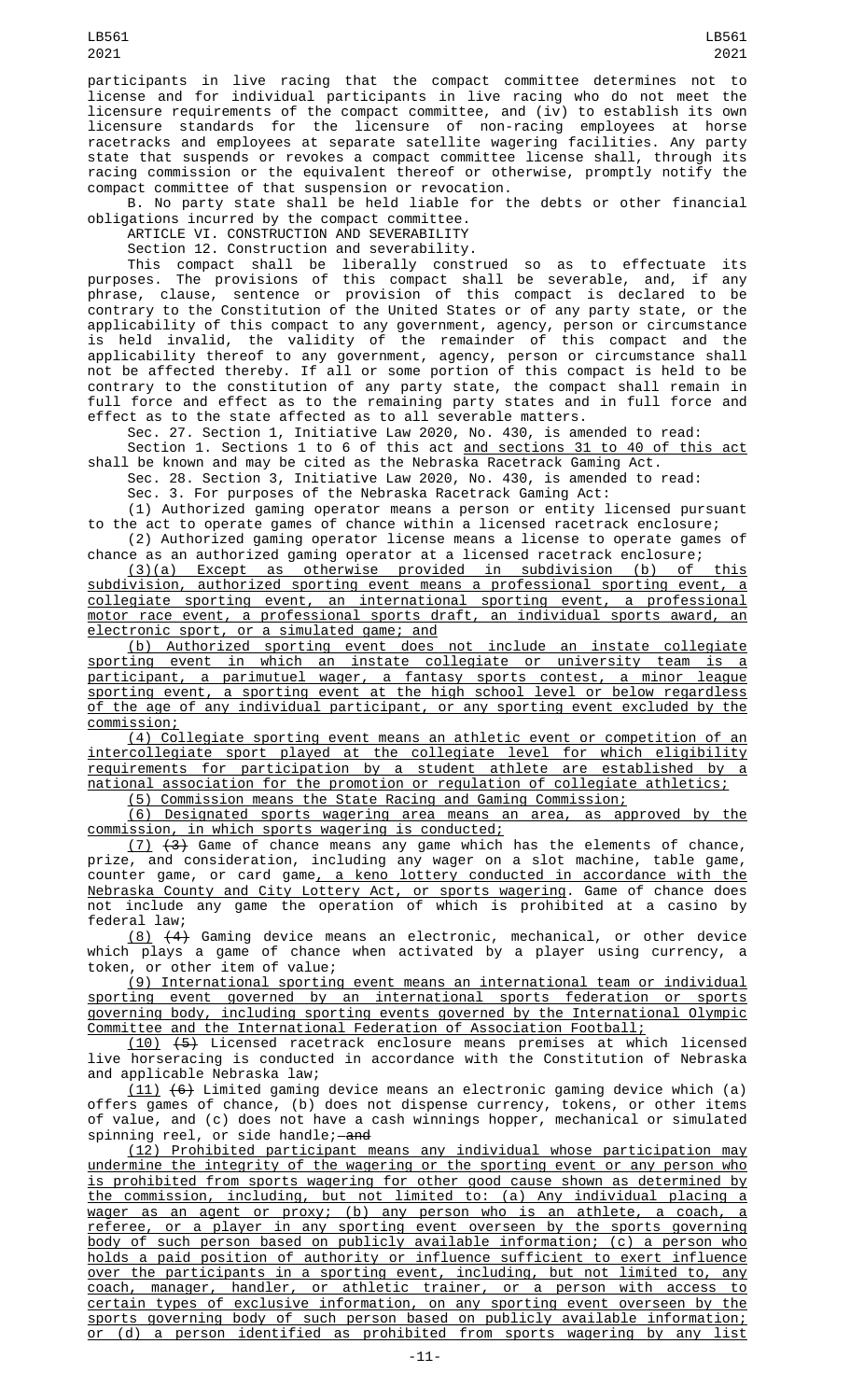(13) (7) Racing license means a license issued for a licensed racetrack enclosure by the commission; and State Racing Commission.

(14) Sports wagering means the acceptance of wagers on an authorized sporting event by any system of wagering as authorized by the commission. Sports wagering does not include (a) placing a wager on the performance or nonperformance of any individual athlete participating in a single game or match of a collegiate sporting event in which a collegiate team from this state is participating, (b) placing an in-game wager on any game or match of a collegiate sporting event in which a collegiate team from this state is participating, (c) placing a wager on the performance or nonperformance of any individual athlete under eighteen years of age participating in a professional or international sporting event, or (d) placing a wager on the performance of athletes in an individual sporting event excluded by the commission.

Sec. 29. Section 5, Initiative Law 2020, No. 430, is amended to read:

Sec. 5. <del>(1) F</del>or purposes of providing the necessary licensing and regulation of the operation of games of chance by authorized gaming operators within licensed racetrack enclosures pursuant to the Nebraska Racetrack Gaming Act, the <u>commission shall administer the </u>Nebraska <u>Racetrack Gaming Act. The</u> commission shall have full jurisdiction over and shall supervise all gaming operations pursuant to the Nebraska Racetrack Gaming Act Gaming Commission is created.

(2) The commission shall consist of seven members. Not more than four of the seven members shall be affiliated with the same political party. No member shall have any personal financial interest in any licensed racetrack enclosure or authorized gaming operator for the duration of his or her term. The members of the commission shall elect one of the members to be chairperson.

(3) The five members of the State Racing Commission shall be ex officio members of the Nebraska Gaming Commission, serving terms and receiving appointment in the same manner as provided in sections 2-1201 and 2-1202.

(4) The Governor shall appoint two additional members to serve with the members of the State Racing Commission as members of the Nebraska Gaming Commission. The members appointed pursuant to this subsection shall serve fiveyear terms. One of such members shall have experience in the Nebraska gaming industry, and one shall be a member of the organization representing the majority of licensed owners and trainers of horses at racetracks in Nebraska.

(5) The compensation of the members of the Nebraska Gaming Commission shall be one thousand dollars per month, which may be adjusted every two years in an amount not to exceed the change in the Consumer Price Index for Urban Wage Earners and Clerical Workers for the period between June 30 of the first year to June 30 of the year of adjustment.

Sec. 30. Section 6, Initiative Law 2020, No. 430, is amended to read:

Sec. 6. The commission Nebraska Gaming Commission shall:

(1) License and regulate authorized gaming operators for the operation of all games of chance authorized pursuant to the Nebraska Racetrack Gaming Act, including adopting, promulgating, and enforcing rules and regulations governing such authorized gaming operators consistent with the act;

(2) Regulate the operation of games of chance in order to prevent and eliminate corrupt practices and fraudulent behavior, and thereby promote integrity, security, and honest administration in, and accurate accounting of, the operation of games of chance which are subject to the act;

(3) Establish criteria to license applicants for authorized gaming operator licenses and all other types of gaming licenses for other positions and functions incident to the operation of games of chance, including adopting, promulgating, and enforcing rules, regulations, and eligibility standards for such authorized gaming operator licenses, gaming licenses, and positions and functions incident to the operation of games of chance;

(4) Charge fees for applications for licenses and for the issuance of authorized gaming operator licenses and all other types of gaming licenses to successful applicants which shall be payable to the <u>commission</u> <del>Nebraska Gaming</del> Commission;

(5) Charge fees to authorized gaming operators in an amount necessary to offset the cost of oversight and regulatory services to be provided which shall be payable to the commission Nebraska Gaming Commission;

(6) Impose a one-time authorized gaming operator license fee of one million dollars on each authorized gaming operator for each licensed racetrack enclosure payable to the <u>commission</u> N<del>ebraska Gaming Commission</del>;

(7) Grant, deny, revoke, and suspend authorized gaming operator licenses and all other types of gaming licenses based upon reasonable criteria and procedures established by the commission to facilitate the integrity, productivity, and lawful conduct of gaming within the state;

(8) Grant or deny for cause applications for authorized gaming operator licenses of not less than twenty years in duration with no more than one such authorized gaming operator license granted for any licensed racetrack enclosure within the state;

(9) Conduct background investigations of applicants for authorized gaming operator licenses and all other types of gaming licenses;

(10) Adopt and promulgate rules and regulations for the standards of manufacture of gaming equipment;

(11) Inspect the operation of any authorized gaming operator conducting games of chance for the purpose of certifying the revenue thereof and receiving complaints from the public;

(12) Issue subpoenas for the attendance of witnesses or the production of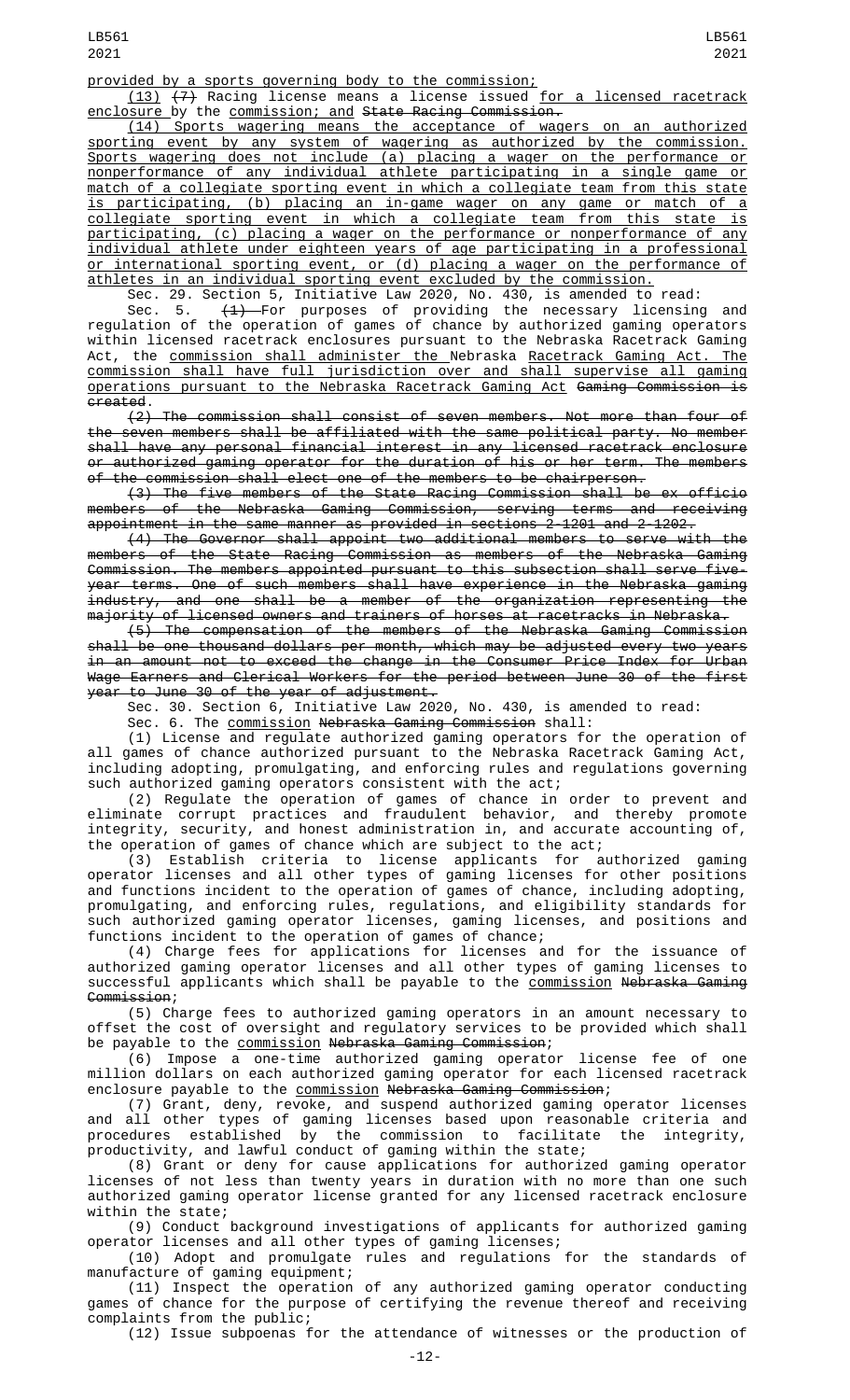any records, books, memoranda, documents, or other papers or things at or prior to any hearing as is necessary to enable the commission to effectively discharge its duties;

 $(13)$  Administer oaths or affirmations as necessary to carry out the act;

(14) Have the authority to impose, subject to judicial review, administrative fines not to exceed twenty-five thousand dollars for each violation of the act or any rules and regulations adopted and promulgated pursuant to the act;

(15) Collect and remit administrative fines collected under this section to the State Treasurer for distribution in accordance with Article VII, section 5, of the Constitution of Nebraska;

(16) Adopt and promulgate rules and regulations for any gaming taxes assessed to authorized gaming operators;

(17) Collect and account for any gaming taxes assessed to authorized gaming operators and remit such taxes to the State Treasurer or county treasurer as required by Nebraska law;

(18) Promote treatment of gaming-related behavioral disorders;

(19) Establish procedures for the governance of the commission;

(20) Acquire necessary offices, facilities, counsel, and staff;

(21) Establish procedures for an applicant for a staff position to disclose conflicts of interest as part of the application for employment;—<del>and</del> (22) Establish a process to allow a person to be voluntarily excluded from

wagering in any game of chance under the act;

(23) Remit all license and application fees collected under the Nebraska Racetrack Gaming Act to the State Treasurer for credit to the Racetrack Gaming Fund; and

(24) (22) Do all things necessary and proper to carry out its powers and duties under the Nebraska Racetrack Gaming Act act, including the adoption and promulgation of rules and regulations and such other actions as permitted by the Administrative Procedure Act.

Sec. 31. The Racetrack Gaming Fund is created. The fund shall consist of all license and application fees collected under the Nebraska Racetrack Gaming Act. The fund shall be used for administration of the Nebraska Racetrack Gaming Act. Any money in the Racetrack Gaming Fund available for investment shall be invested by the state investment officer pursuant to the Nebraska Capitol Expansion Act and the Nebraska State Funds Investment Act.<br>Sec. 32. Any person applying for a gaming operator

Any person applying for a gaming operator license pursuant to the Nebraska Racetrack Gaming Act shall be subject to fingerprinting and a check of such person's criminal history record information maintained by the Identification Division of the Federal Bureau of Investigation for the purpose of determining whether the commission has a basis to deny the license application or to suspend, cancel, or revoke the person's license. The applicant shall pay the actual cost of any fingerprinting or check of such person's criminal history record information.

Sec. 33. <u>Credit cards shall not be accepted by any authorized gaming</u> operator for payment for any wager or to purchase coins, tokens, or other forms of credit to be wagered on any game of chance. An account for the purpose of participating in a game of chance under the Nebraska Racetrack Gaming Act may only be funded with cash, coins, a debit card, or a direct link to an account with a financial institution in the name of the player. The commission shall require an authorized gaming operator or applicant for an authorized gaming operator license to demonstrate in the license application and internal controls application the ability to restrict credit card transactions.

Sec. 34. <u>(1) The commission may permit an authorized gaming operator to</u> conduct sports wagering. Any sports wager shall be placed in person or at a wagering kiosk in the designated sports wagering area at the licensed racetrack enclosure.

(2) A floor plan identifying the designated sports wagering area, including the location of any wagering kiosks, shall be filed with the commission for review and approval. Modification to a previously approved plan must be submitted for approval at least ten days prior to implementation. The area shall not be accessible to persons under twenty-one years of age and shall have a sign posted to restrict access. Exceptions to this subsection must be approved in writing by the commission.

(3) The authorized gaming operator shall submit controls for approval by the commission, that include the following for operating the designated sports wagering area:

(a) Specific procedures and technology partners to fulfill the requirements set forth by the commission;

(b) Other specific controls as designated by the commission;

(c) A process to easily and prominently impose limitations or notification for wagering parameters, including, but not limited to, deposits and wagers; and

(d) An easy and obvious method for a player to make a complaint and to enable the player to notify the commission if such complaint has not been or cannot be addressed by the sports wagering operator.

(4) The commission shall develop policies and procedures to ensure a prohibited participant is unable to place a sports wager.

Sec. 35. (1) Any person who knowingly cheats at any game of chance is guilty of a Class I misdemeanor.

(2) Any person who manipulates, with the intent to cheat, any component of a gaming device in a manner contrary to the designed and normal operational purpose of the component, including varying the pull of the handle of a gaming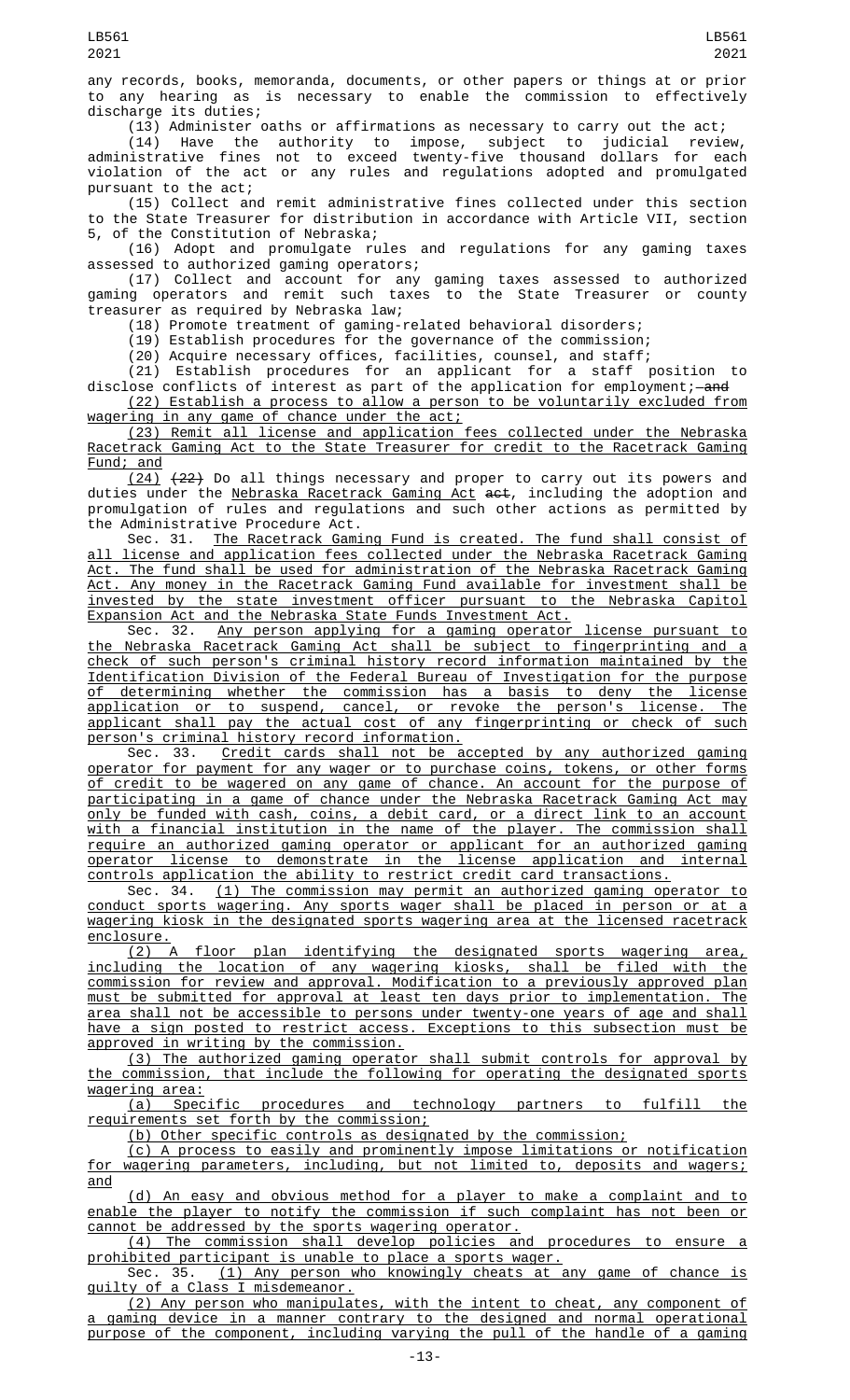machine, with knowledge that the manipulation affects the outcome of the game or with knowledge of any event that affects the outcome of the game, is guilty a Class I misdemeanor.

Sec. 36. (1) Any person who, in playing any game of chance designed to be played with or to receive or to be operated by tokens approved by the commission or by lawful currency of the United States, knowingly uses tokens other than those approved by the commission, uses currency that is not lawful currency of the United States, or uses currency not of the same denomination as the currency intended to be used in that game is guilty of a Class I misdemeanor.

(2) Any person who knowingly has in such person's possession within a gaming facility any device intended to be used to violate the Nebraska Racetrack Gaming Act is guilty of a Class I misdemeanor.

(3) Any person, other than a duly authorized employee of an authorized gaming operator acting in furtherance of such person's employment within a gaming facility, who knowingly has in such person's possession within a gaming facility any key or device known by such person to have been designed for the purpose of and suitable for opening, entering, or affecting the operation of any game, any dropbox, or any electronic or mechanical device connected to the game or dropbox, is guilty of a Class I misdemeanor.

(4) Any person who knowingly and with intent to use any paraphernalia for manufacturing slugs for cheating or has such paraphernalia in such person's possession is guilty of a Class I misdemeanor. Possession of more than two items of the equipment, products, or material described in subdivision (4)(a) or (b) of this section permits a rebuttable presumption that the possessor intended to use such paraphernalia for cheating. For purposes of this subsection, paraphernalia for manufacturing slugs (a) means the equipment, products, and materials that are intended for use or designed for use in manufacturing, producing, fabricating, preparing, testing, analyzing, packaging, storing, or concealing a counterfeit facsimile of tokens approved by the commission or a lawful coin of the United States, the use of which is unlawful pursuant to the Nebraska Racetrack Gaming Act, and (b) includes: (i) Lead or lead alloy; (ii) molds, forms, or similar equipment capable of producing a likeness of a gaming token or coin; (iii) melting pots or other receptacles; (iv) torches; and (v) tongs, trimming tools, or other similar

equipment.<br>Sec. 37. (1) A person who manufactures, sells, or distributes a device that is intended by such person to be used to violate any provision of the Nebraska Racetrack Gaming Act is guilty of a Class I misdemeanor.

(2) A person who marks, alters, or otherwise modifies any gaming device in a manner that (a) affects the result of a wager by determining win or loss or (b) alters the normal criteria of random selection that (i) affects the operation of a game of chance or (ii) determines the outcome of a game of chance is guilty of a Class I misdemeanor.

(3) A person who knowingly possesses any gaming device that has been manufactured, sold, or distributed in violation of the Nebraska Racetrack Gaming Act is guilty of a Class I misdemeanor.

Sec. 38. A person who, in an application, book, or record required to be maintained or in a report required to be submitted by the Nebraska Racetrack Gaming Act or a rule or regulation adopted and promulgated by the commission, knowingly makes a statement or entry that is false or misleading or fails to maintain or make an entry the person knows is required to be maintained or made is guilty of a Class I misdemeanor.

Sec. 39. (1) A person who knowingly permits an individual whom the person knows is younger than twenty-one years of age to participate in a game of chance is guilty of a Class I misdemeanor.

(2) A person who participates in a game of chance when such person is younger than twenty-one years of age at the time of participation is guilty of a Class I misdemeanor.

Sec. 40. A person who willfully violates, attempts to violate, or conspires to violate any of the provisions of the Nebraska Racetrack Gaming Act for which no other penalty is provided is guilty of a Class I misdemeanor.

Sec. 41. Section 2, Initiative Law 2020, No. 431, is amended to read:

Sec. 2. For purposes of this act<u> and section 42 of this act</u>:

(1) Authorized gaming operator means a person or entity licensed pursuant to the Nebraska Racetrack Gaming Act to operate games of chance within a licensed racetrack enclosure;

(2) Designated sports wagering area means an area, as designated by the gaming commission, in which sports wagering is conducted;

 $(3)$   $(2)$  Dollar amount collected means the total dollar amount wagered by players of games of chance less the total dollar amount returned to such players as prizes;

(4) (3) Game of chance means any game which has the elements of chance, prize, and consideration, including any wager on a slot machine, table game, counter game, or card game<u>, a keno lottery conducted in accordance with the</u> Nebraska County and City Lottery Act, or sports wagering. Game of chance does not include any game the operation of which is prohibited at a casino by federal law;

(5) (4) Gaming commission means the State Racing and Nebraska Gaming Commission established pursuant to the Nebraska Racetrack Gaming Act;

(6) (5) Gross gaming revenue means the dollar amount collected by an authorized gaming operator from operation of all games of chance within a licensed racetrack enclosure as computed pursuant to applicable statutes,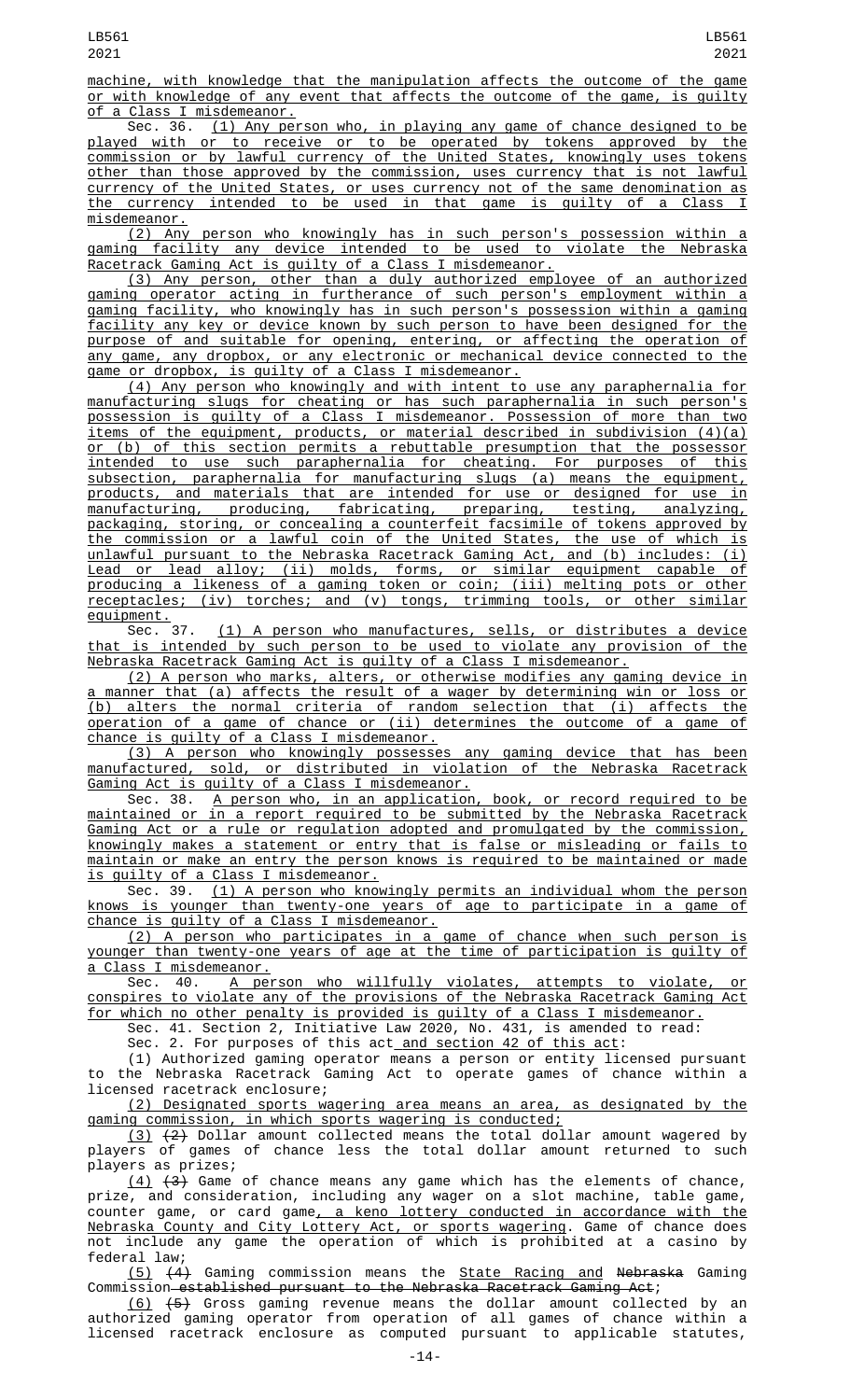rules, and regulations less the total of (a) all federal taxes, other than income taxes, imposed on the operation of such games of chance and (b) the amount provided to players by an authorized gaming operator as promotional gaming credits, but only to the extent such promotional gaming credits are redeemed by players to play one or more games of chance being operated by the authorized gaming operator;

 $(7)$   $(6)$  Licensed racetrack enclosure means a premises at which licensed live horseracing is conducted in accordance with the Constitution of Nebraska and applicable Nebraska law; and

(8) (7) Promotional gaming credit means a credit, token, or other item of value provided by an authorized gaming operator to a player for the purpose of enabling the player to play a game of chance<u>; and</u>  $\hbox{-}$ 

(9) Sports wagering has the same meaning as in section 3, Initiative Law 2020, No. 430.<br>Sec. 42.

(1) If any person liable to pay any tax or fee under the Nebraska Racetrack Gaming Act or sections 1 to 8 of Initiative Law 2020, No. 431, neglects or refuses to pay such tax or fee after demand, the amount of such tax or fee, including any interest, penalty, and additions to such tax, and such additional costs that may accrue, shall be a lien in favor of the gaming commission upon all property and rights to property, whether real or personal, then owned by such person or acquired by such person thereafter and prior to the expiration of the lien. Unless another date is specifically provided by law, such lien shall arise at the time of the assessment and shall remain in effect: (a) For three years from the time of the assessment or one year after the expiration of an agreement between the gaming commission and a taxpayer for payment of tax which is due, whichever is later, if the notice of lien is not filed for record in the office of the appropriate filing officer; (b) for ten years from the time of filing for record in the office of the appropriate filing officer; or (c) until such amounts have been paid or a judgment against such person arising out of such liability has been satisfied or has become unenforceable by reason of lapse of time, unless a continuation statement is filed prior to the lapse.

(2)(a) The gaming commission may present for filing or file for record in the office of the appropriate filing officer a notice of lien specifying the year the tax was due, the tax program, and the amount of the tax and any interest, penalty, or addition to such tax that are due. Such notice shall be filed for record in the office of the appropriate filing officer within three years after the time of assessment or within one year after the expiration of an agreement between the gaming commission and a taxpayer for payment of tax which is due, whichever is later. Such notice shall contain the name and lastknown address of the taxpayer, the last four digits of the taxpayer's social security number or federal identification number, the gaming commission's serial number, and a statement to the effect that the gaming commission has complied with all provisions of the Nebraska Racetrack Gaming Act and sections 1 to 8 of Initiative Law 2020, No. 431, in the determination of the amount of the tax and any interest, penalty, and addition to such tax required to be paid.

(b) If the assets of the taxpayer are in the control or custody of the court in any proceeding before any court of the United States or of any state or the District of Columbia, before the end of the time period in subdivision (2)(a) of this section, the notice shall be filed for record within the time period or within six months after the assets are released by the court, <u>whichever is later.</u>

(3)(a) A lien imposed upon real property pursuant to the Uniform State Tax Lien Registration and Enforcement Act shall be valid against any subsequent creditor when notice of such lien and the amount due has been presented for filing by the gaming commission in the office of the Secretary of State and filed in the office of the register of deeds. A lien imposed upon personal property pursuant to the Uniform State Tax Lien Registration and Enforcement Act shall be valid against any subsequent creditor when notice of such lien and the amount due has been filed by the gaming commission in the office of the Secretary of State.

(b) In the case of any prior mortgage on real property or secured transaction covering personal property so written as to secure a present debt and future advances, the lien provided in this section, when notice thereof has been filed in the office of the appropriate filing officer, shall be subject to such prior lien unless the gaming commission has notified the lienholder in writing of the recording of such tax lien, in which case the lien of any indebtedness thereafter created under such mortgage or secured transaction shall be junior to the lien provided for in this section.

(4) The lien may, within ten years from the date of filing for record of the notice of lien in the office of the appropriate filing officer, be extended by filing for record a continuation statement. Upon timely filing of the continuation statement, the effectiveness of the original notice shall be continued for ten years after the last date to which the filing was effective. After such period the notice shall lapse in the manner prescribed in subsection (1) of this section unless another continuation statement is filed prior to such lapse.

(5) When a termination statement of any tax lien issued by the gaming commission is filed in the office where the notice of lien is filed, the appropriate filing officer shall enter such statement with the date of filing in the state tax lien index where notice of the lien so terminated is entered and shall file the termination statement with the notice of the lien.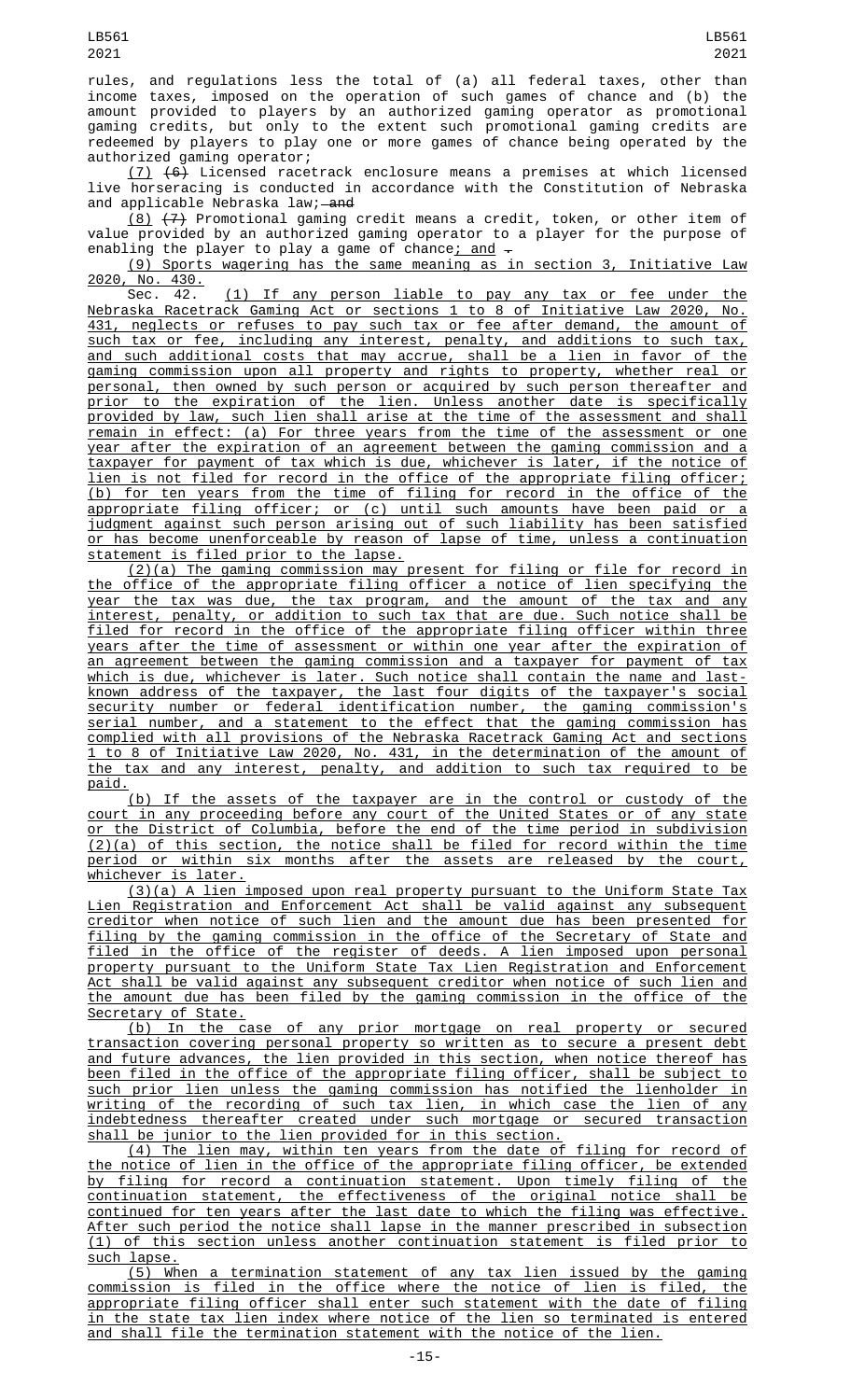LB561 2021

(6) The gaming commission may at any time, upon request of any party involved, release from a lien all or any portion of the property subject to any lien provided for in the Uniform State Tax Lien Registration and Enforcement Act or subordinate a lien to other liens and encumbrances if the gaming commission determines that (a) the tax amount and any interest, penalties, and additions to such tax have been paid or secured sufficiently by a lien on other property, (b) the lien has become legally unenforceable, (c) a surety bond or other satisfactory security has been posted, deposited, or pledged with the gaming commission in an amount sufficient to secure the payment of such taxes and any interest, penalties, and additions to such taxes, or (d) the release, partial release, or subordination of the lien will not jeopardize the collection of such taxes and any interest, penalties, and additions to such taxes.

(7) A certificate by the gaming commission stating that any property has been released from the lien or the lien has been subordinated to other liens and encumbrances shall be conclusive evidence that the property has in fact been released or the lien has been subordinated pursuant to the certificate.

Sec. 43. Section 5, Initiative Law 2020, No. 431, is amended to read: Sec. 5. Every authorized gaming operator subject to taxation as set forth in this act <u>and section 42 of this act shall</u> pay such tax and make report thereof to the gaming commission under such rules and regulations as may be

prescribed by the gaming commission.

Sec. 44. Section 6, Initiative Law 2020, No. 431, is amended to read:

Sec. 6. If the tax provided for in this act <u>and section 42 of this act </u>is not paid within such time as may be prescribed for payment thereof by rules and regulations prescribed by the gaming commission, the same shall become delinquent and a penalty of ten percent shall be added thereto, together with interest at the rate specified in section 45-104.02, as such rate may from time to time be adjusted, until paid.

Sec. 45. Section 7, Initiative Law 2020, No. 431, is amended to read:

Sec. 7. Any authorized gaming operator that willfully fails, neglects, or refuses to make any report required by this act and section 42 of this act, or by rules and regulations adopted and promulgated under this act<u> and section 42</u> <u>of this act</u>, or that knowingly makes any false statement in any such report, is guilty of a Class  $I$   $H$  misdemeanor.

Sec. 46. Section 13-3102, Revised Statutes Cumulative Supplement, 2020, is amended to read:

13-3102 For purposes of the Sports Arena Facility Financing Assistance Act:

(1) Board means a board consisting of the Governor, the State Treasurer, the chairperson of the Nebraska Investment Council, the chairperson of the Nebraska State Board of Public Accountancy, and a professor of economics on the faculty of a state postsecondary educational institution appointed to a twoyear term on the board by the Coordinating Commission for Postsecondary Education. For administrative and budget purposes only, the board shall be considered part of the Department of Revenue;

(2) Bond means a general obligation bond, redevelopment bond, leasepurchase bond, revenue bond, or combination of any such bonds;

(3) Eligible sports arena facility means:

(a) Any publicly owned, enclosed, and temperature-controlled building primarily used for sports that has a permanent seating capacity of at least three thousand but no more than seven thousand seats and in which initial occupancy occurs on or after July 1, 2010. Eligible sports arena facility includes stadiums, arenas, dressing and locker facilities, concession areas, parking facilities, and onsite administrative offices connected with operating the facilities; and

(b) Any racetrack enclosure licensed by the State Racing <u>and Gaming</u> Commission in which initial occupancy occurs on or after July 1, 2010, including concession areas, parking facilities, and onsite administrative offices connected with operating the racetrack;

(4) General obligation bond means any bond or refunding bond issued by a political subdivision and which is payable from the proceeds of an ad valorem tax;

(5) Increase in state sales tax revenue means the amount of state sales tax revenue collected by a nearby retailer during the fiscal year for which state assistance is calculated minus the amount of state sales tax revenue collected by the nearby retailer in the fiscal year that ended immediately preceding the date of occupancy of the eligible sports arena facility, except that the amount of state sales tax revenue of a nearby retailer shall not be less than zero;

(6) Nearby retailer means a retailer as defined in section 77-2701.32 that is located within the program area. The term includes a subsequent owner of a nearby retailer operating at the same location;

(7) New state sales tax revenue means:

(a) For nearby retailers that commenced collecting state sales tax during the period of time beginning twenty-four months prior to occupancy of the eligible sports arena facility and ending forty-eight months after the occupancy of the eligible sports arena facility or, for applications for state assistance approved prior to October 1, 2016, forty-eight months after October 1, 2016, one hundred percent of the state sales tax revenue collected by the nearby retailer and sourced under sections 77-2703.01 to 77-2703.04 to the program area; and

(b) For nearby retailers that commenced collecting state sales tax prior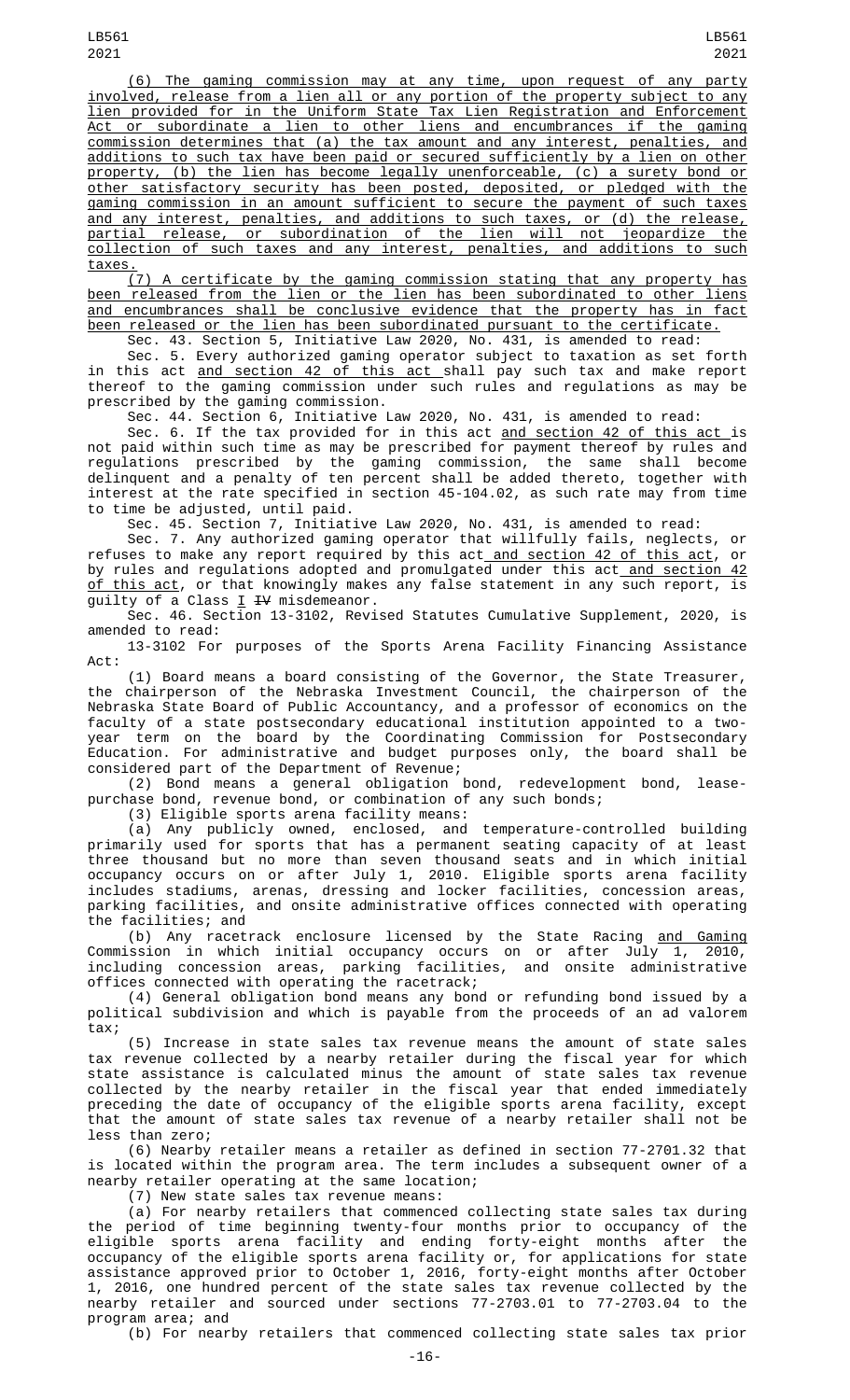to twenty-four months prior to occupancy of the eligible sports arena facility, the increase in state sales tax revenue collected by the nearby retailer and sourced under sections 77-2703.01 to 77-2703.04 to the program area;

(8) Political subdivision means any city, village, or county;

(9) Program area means:

(a) For applications for state assistance submitted prior to October 1, 2016, the area that is located within six hundred yards of an eligible sports arena facility, measured from any point of the exterior perimeter of the facility but not from any parking facility or other structure; or

(b) For applications for state assistance submitted on or after October 1, 2016, the area that is located within six hundred yards of an eligible sports arena facility, measured from any point of the exterior perimeter of the facility but not from any parking facility or other structure, except that if twenty-five percent or more of such area is unbuildable property, then the program area shall be adjusted so that:

(i) It avoids as much of the unbuildable property as is practical; and

(ii) It contains contiguous property with the same total amount of square footage that the program area would have contained had no adjustment been necessary.

Approval of an application for state assistance by the board pursuant to section 13-3106 shall establish the program area as that area depicted in the map accompanying the application for state assistance as submitted pursuant to subdivision (2)(c) of section 13-3104.

(10) Revenue bond means any bond or refunding bond issued by a political subdivision which is limited or special rather than a general obligation bond of the political subdivision and which is not payable from the proceeds of an ad valorem tax; and

(11) Unbuildable property means any real property that is located in a floodway, an environmentally protected area, a right-of-way, or a brownfield site as defined in 42 U.S.C. 9601 that the political subdivision determines is not suitable for the construction or location of residential, commercial, or other buildings or facilities.

Sec. 47. Section 77-382, Reissue Revised Statutes of Nebraska, is amended to read:

77-382 (1) The department shall prepare a tax expenditure report describing (a) the basic provisions of the Nebraska tax laws, (b) the actual or estimated revenue loss caused by the exemptions, deductions, exclusions, deferrals, credits, and preferential rates in effect on July 1 of each year and allowed under Nebraska's tax structure and in the property tax, (c) the actual or estimated revenue loss caused by failure to impose sales and use tax on services purchased for nonbusiness use, and (d) the elements which make up the tax base for state and local income, including income, sales and use, property, and miscellaneous taxes.

(2) The department shall review the major tax exemptions for which state general funds are used to reduce the impact of revenue lost due to a tax expenditure. The report shall indicate an estimate of the amount of the reduction in revenue resulting from the operation of all tax expenditures. The report shall list each tax expenditure relating to sales and use tax under the following categories:

(a) Agriculture, which shall include a separate listing for the following items: Agricultural machinery; agricultural chemicals; seeds sold to commercial producers; water for irrigation and manufacturing; commercial artificial insemination; mineral oil as dust suppressant; animal grooming; oxygen for use in aquaculture; animal life whose products constitute food for human consumption; and grains;

(b) Business across state lines, which shall include a separate listing for the following items: Property shipped out-of-state; fabrication labor for items to be shipped out-of-state; property to be transported out-of-state; property purchased in other states to be used in Nebraska; aircraft delivery to an out-of-state resident or business; state reciprocal agreements for industrial machinery; and property taxed in another state;

(c) Common carrier and logistics, which shall include a separate listing for the following items: Railroad rolling stock and repair parts and services; common or contract carriers and repair parts and services; common or contract carrier accessories; and common or contract carrier safety equipment;

(d) Consumer goods, which shall include a separate listing for the following items: Motor vehicles and motorboat trade-ins; merchandise trade-ins; certain medical equipment and medicine; newspapers; laundromats; telefloral deliveries; motor vehicle discounts for the disabled; and political campaign fundraisers;

(e) Energy, which shall include a separate listing for the following items: Motor fuels; energy used in industry; energy used in agriculture; aviation fuel; and minerals, oil, and gas severed from real property;

(f) Food, which shall include a separate listing for the following items: Food for home consumption; Supplemental Nutrition Assistance Program; school lunches; meals sold by hospitals; meals sold by institutions at a flat rate; food for the elderly, handicapped, and Supplemental Security Income recipients; and meals sold by churches;

(g) General business, which shall include a separate listing for the following items: Component and ingredient parts; manufacturing machinery; containers; film rentals; molds and dies; syndicated programming; intercompany sales; intercompany leases; sale of a business or farm machinery; and transfer of property in a change of business ownership;